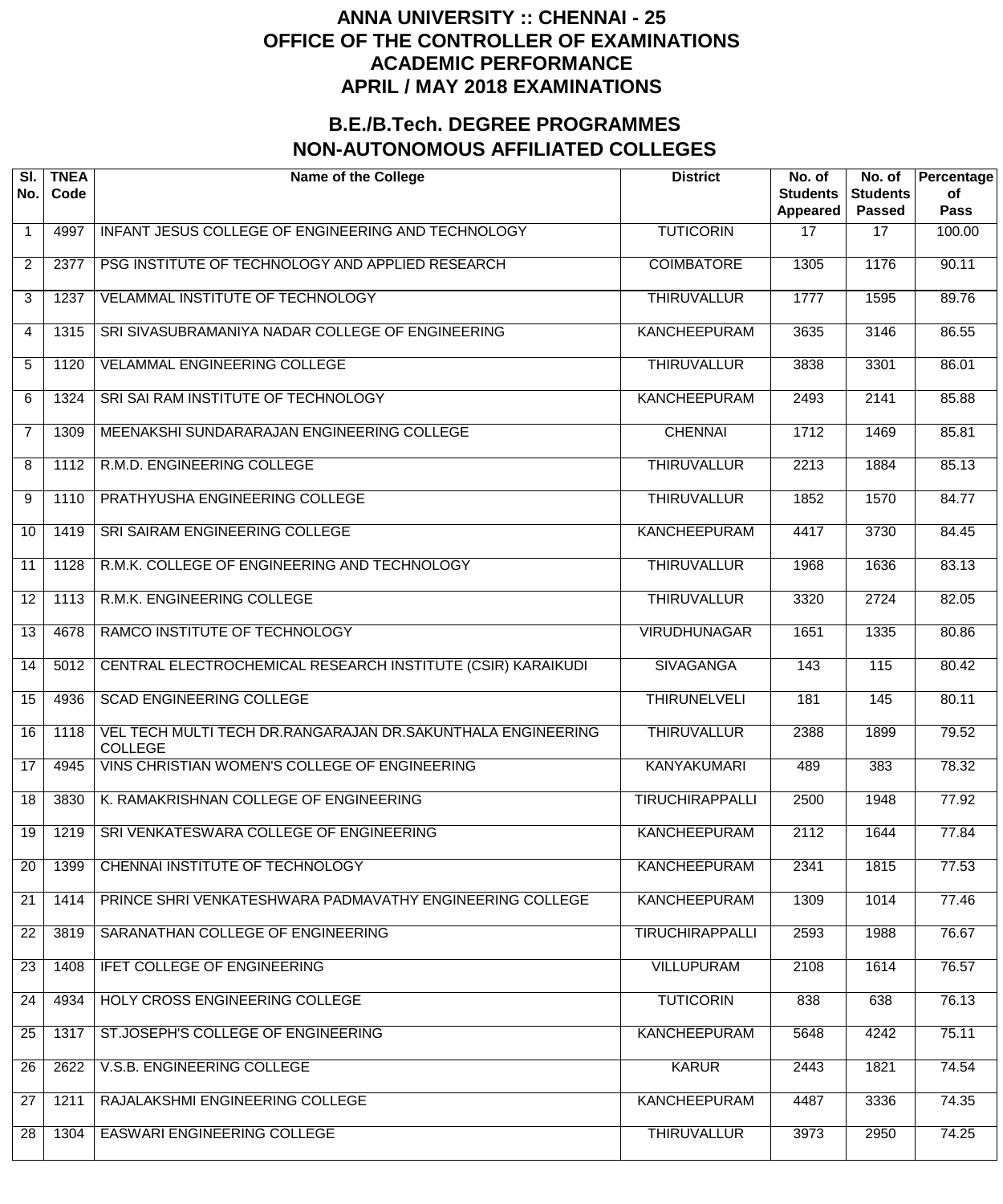| SI.<br>No. | <b>TNEA</b><br>Code | <b>Name of the College</b>                                   | <b>District</b>        | No. of<br><b>Students</b><br>Appeared | No. of<br><b>Students</b><br><b>Passed</b> | Percentage<br>of<br><b>Pass</b> |
|------------|---------------------|--------------------------------------------------------------|------------------------|---------------------------------------|--------------------------------------------|---------------------------------|
| 29         | 4974                | <b>GOVERNMENT COLLEGE OF ENGINEERING - THIRUNELVELI</b>      | <b>THIRUNELVELI</b>    | 1870                                  | 1381                                       | 73.85                           |
| 30         | $\overline{1}114$   | S.A. ENGINEERING COLLEGE                                     | <b>THIRUVALLUR</b>     | 3061                                  | 2257                                       | 73.73                           |
| 31         | 1321                | CENTRAL INSTITUTE OF PLASTICS ENGINEERING AND TECHNOLOGY     | <b>CHENNAI</b>         | 524                                   | 384                                        | 73.28                           |
| 32         | 3701                | K.RAMAKRISHNAN COLLEGE OF TECHNOLOGY                         | <b>TIRUCHIRAPPALLI</b> | 2390                                  | 1749                                       | 73.18                           |
| 33         | 2644                | GREENTECH COLLEGE OF ENGINEERING FOR WOMEN                   | <b>SALEM</b>           | 149                                   | 109                                        | 73.15                           |
| 34         | 1137                | ANNAI MIRA COLLEGE OF ENGINEERING AND TECHNOLOGY             | <b>VELLORE</b>         | 513                                   | $\overline{374}$                           | 72.90                           |
| 35         | 2343                | INDIAN INSTITUTE OF HANDLOOM TECHNOLOGY                      | <b>SALEM</b>           | 147                                   | 107                                        | 72.79                           |
| 36         | 5986                | VELAMMAL COLLEGE OF ENGINEERING AND TECHNOLOGY               | <b>MADURAI</b>         | 2302                                  | 1658                                       | 72.02                           |
| 37         | 1450                | LOYOLA - ICAM COLLEGE OF ENGINEERING AND TECHNOLOGY          | <b>CHENNAI</b>         | 1585                                  | 1137                                       | 71.74                           |
| 38         | 4944                | ARUNACHALA COLLEGE OF ENGINEERING FOR WOMEN                  | <b>KANYAKUMARI</b>     | 1420                                  | 1018                                       | 71.69                           |
| 39         | 2611                | PAAVAI ENGINEERING COLLEGE                                   | <b>NAMAKKAL</b>        | $\overline{722}$                      | 516                                        | 71.47                           |
| 40         | 3457                | DHANALAKSHMI SRINIVASAN COLLEGE OF ENGINEERING               | <b>PERAMBALUR</b>      | 164                                   | 117                                        | 71.34                           |
| 41         | 1216                | SAVEETHA ENGINEERING COLLEGE                                 | <b>KANCHEEPURAM</b>    | 4004                                  | 2855                                       | 71.30                           |
| 42         | 1149                | ST.JOSEPH'S INSTITUTE OF TECHNOLOGY                          | <b>KANCHEEPURAM</b>    | 2694                                  | 1917                                       | 71.16                           |
| 43         | 1432                | RAJALAKSHMI INSTITUTE OF TECHNOLOGY                          | <b>THIRUVALLUR</b>     | 2090                                  | 1480                                       | 70.81                           |
| 44         | 1442                | PRINCE DR.K.VASUDEVAN COLLEGE OF ENGINEERING AND TECHNOLOGY  | <b>KANCHEEPURAM</b>    | 433                                   | 305                                        | 70.44                           |
| 45         | 3853                | SHIVANI COLLEGE OF ENGINEERING AND TECHNOLOGY                | <b>TIRUCHIRAPPALLI</b> | 209                                   | 145                                        | 69.38                           |
| 46         | 4995                | P.S.R.RENGASAMY COLLEGE OF ENGINEERING FOR WOMEN             | <b>VIRUDHUNAGAR</b>    | 527                                   | 364                                        | 69.07                           |
| 47         | 1218                | SRI MUTHUKUMARAN INSTITUTE OF TECHNOLOGY                     | <b>KANCHEEPURAM</b>    | 776                                   | 531                                        | 68.43                           |
| 48         | 2603                | <b>GOVERNMENT COLLEGE OF ENGINEERING - BARGUR</b>            | <b>KRISHNAGIRI</b>     | 698                                   | 477                                        | 68.34                           |
| 49         | 1316                | AGNI COLLEGE OF TECHNOLOGY                                   | <b>KANCHEEPURAM</b>    | 2245                                  | 1532                                       | 68.24                           |
| 50         | 2626                | VIVEKANANDHA INSTITUTE OF ENGINEERING & TECHNOLOGY FOR WOMEN | <b>NAMAKKAL</b>        | 270                                   | 184                                        | 68.15                           |
| 51         | 1210                | PANIMALAR ENGINEERING COLLEGE                                | <b>THIRUVALLUR</b>     | 6672                                  | 4527                                       | 67.85                           |
| 52         | 1306                | JEPPIAAR ENGINEERING COLLEGE                                 | <b>KANCHEEPURAM</b>    | 3790                                  | 2566                                       | 67.70                           |
| 53         | 2764                | K P R INSTITUTE OF ENGINEERING AND TECHNOLOGY                | <b>COIMBATORE</b>      | 2784                                  | 1882                                       | 67.60                           |
| 54         | 1520                | KINGSTON ENGINEERING COLLEGE                                 | <b>VELLORE</b>         | 1824                                  | 1233                                       | 67.60                           |
| 55         | 1303                | ANAND INSTITUTE OF HIGHER TECHNOLOGY                         | <b>KANCHEEPURAM</b>    | 1700                                  | 1135                                       | 66.76                           |
| 56         | 1233                | ADHI COLLEGE OF ENGINEERING AND TECHNOLOGY                   | <b>KANCHEEPURAM</b>    | 1080                                  | $\overline{721}$                           | 66.76                           |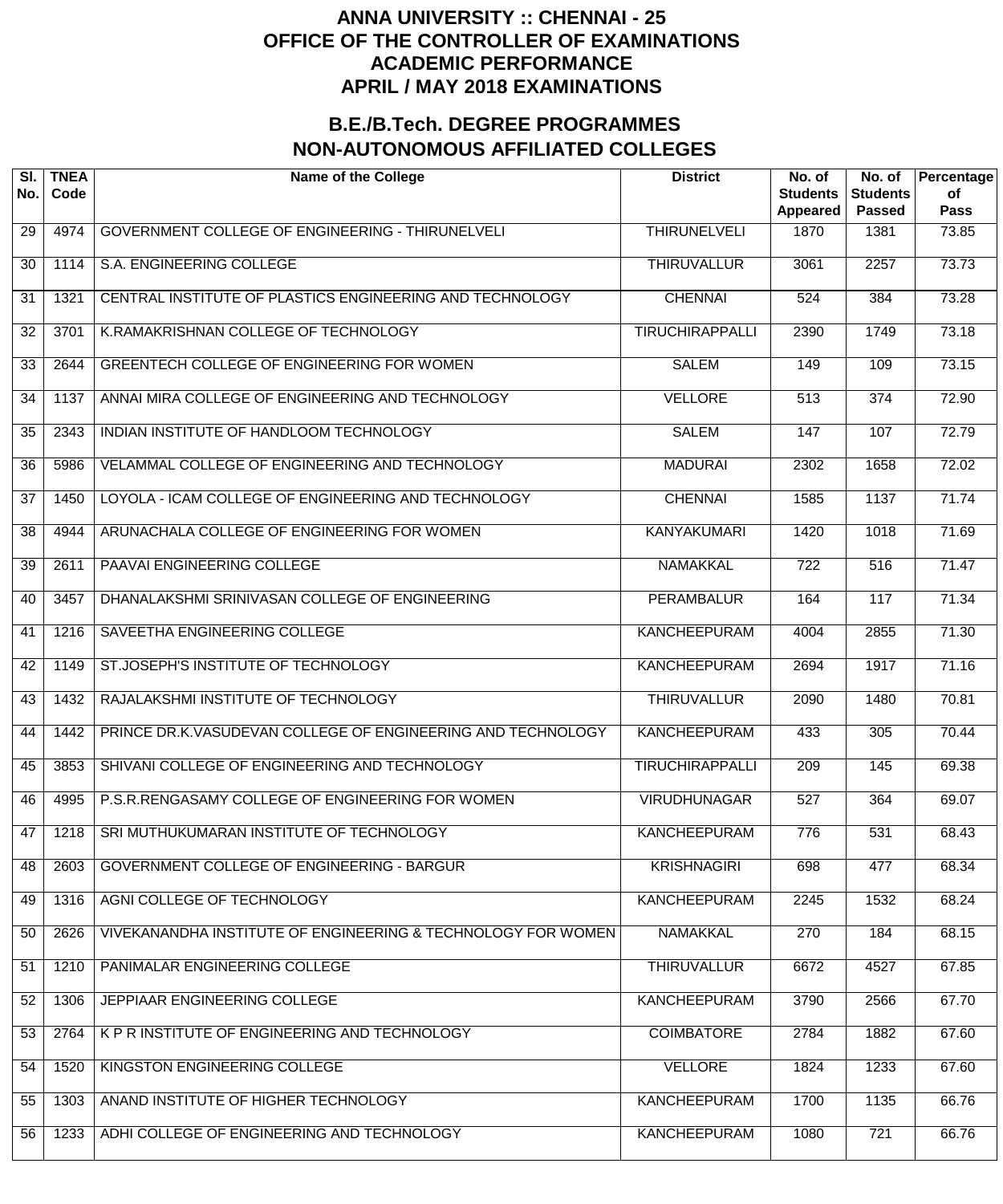| SI.<br>No.      | <b>TNEA</b><br>Code | <b>Name of the College</b>                                                   | <b>District</b>        | No. of<br><b>Students</b><br><b>Appeared</b> | No. of<br><b>Students</b><br><b>Passed</b> | Percentage<br>of<br><b>Pass</b> |
|-----------------|---------------------|------------------------------------------------------------------------------|------------------------|----------------------------------------------|--------------------------------------------|---------------------------------|
| 57              | 2723                | VELALAR COLLEGE OF ENGINEERING AND TECHNOLOGY                                | <b>ERODE</b>           | 1325                                         | 882                                        | 66.57                           |
| 58              | 1320                | JEPPIAAR SRR ENGINEERING COLLEGE                                             | <b>KANCHEEPURAM</b>    | 2611                                         | 1714                                       | 65.65                           |
| 59              | 1440                | JAYA SURIYA ENGINEERING COLLEGE                                              | <b>THIRUVALLUR</b>     | 87                                           | 57                                         | 65.52                           |
| 60              | 2357                | V.S.B. COLLEGE OF ENGINEERING TECHNICAL CAMPUS                               | <b>COIMBATORE</b>      | 967                                          | 633                                        | 65.46                           |
| 61              | 3826                | KONGUNADU COLLEGE OF ENGINEERING AND TECHNOLOGY                              | <b>TIRUCHIRAPPALLI</b> | $\overline{2773}$                            | 1815                                       | 65.45                           |
| 62              | 1230                | APOLLO ENGINEERING COLLEGE                                                   | KANCHEEPURAM           | 1040                                         | 677                                        | 65.10                           |
| 63              | 1310                | MISRIMAL NAVAJEE MUNOTH JAIN ENGINEERING COLLEGE                             | KANCHEEPURAM           | 2192                                         | 1426                                       | 65.05                           |
| 64              | 4954                | DR.SIVANTHI ADITANAR COLLEGE OF ENGINEERING                                  | <b>TUTICORIN</b>       | 1702                                         | 1102                                       | 64.75                           |
| 65              | 1516                | THANTHAI PERIYAR GOVT INSTITUTE OF TECHNOLOGY                                | <b>VELLORE</b>         | 1109                                         | $\overline{716}$                           | 64.56                           |
| 66              | 3795                | TRP ENGINEERING COLLEGE                                                      | <b>TIRUCHIRAPPALLI</b> | 1579                                         | 1019                                       | 64.53                           |
| 67              | 1231                | PANIMALAR INSTITUTE OF TECHNOLOGY                                            | <b>THIRUVALLUR</b>     | 3628                                         | 2324                                       | 64.06                           |
| 68              | 3465                | GOVERNMENT COLLEGE OF ENGINEERING, SRIRANGAM                                 | <b>TIRUCHIRAPPALLI</b> | 1071                                         | 684                                        | 63.87                           |
| 69              | 4864                | V V COLLEGE OF ENGINEERING                                                   | <b>TUTICORIN</b>       | 851                                          | 541                                        | 63.57                           |
| 70              | 3011                | UNIVERSITY COLLEGE OF ENGINEERING, TIRUCHIRAPPALLI (BIT CAMPUS)              | <b>TIRUCHIRAPPALLI</b> | 3897                                         | 2476                                       | 63.54                           |
| 71              | 2739                | SRI ESHWAR COLLEGE OF ENGINEERING                                            | <b>COIMBATORE</b>      | 2223                                         | 1412                                       | 63.52                           |
| 72              | 1106                | <b>JAYA ENGINEERING COLLEGE</b>                                              | <b>THIRUVALLUR</b>     | 1856                                         | 1176                                       | 63.36                           |
| $\overline{73}$ | 1241                | T.J.S. ENGINEERING COLLEGE                                                   | <b>THIRUVALLUR</b>     | 1278                                         | 808                                        | 63.22                           |
| $\overline{74}$ | 1228                | ALPHA COLLEGE OF ENGINEERING                                                 | <b>THIRUVALLUR</b>     | 568                                          | 358                                        | 63.03                           |
| 75              | 1307                | JERUSALEM COLLEGE OF ENGINEERING                                             | <b>KANCHEEPURAM</b>    | 2068                                         | 1302                                       | 62.96                           |
| 76              | 4948                | RAJAS INTERNATIONAL INSTITUTE OF TECHNOLOGY FOR WOMEN                        | <b>KANYAKUMARI</b>     | 491                                          | 309                                        | 62.93                           |
| 77              | 1311                | K.C.G. COLLEGE OF TECHNOLOGY                                                 | <b>KANCHEEPURAM</b>    | 2625                                         | 1643                                       | 62.59                           |
| 78              | 3831                | INDRA GANESAN COLLEGE OF ENGINEERING                                         | <b>TIRUCHIRAPPALLI</b> | 902                                          | 563                                        | 62.42                           |
| 79              | 1122                | VEL TECH HIGH TECH DR.RANGARAJAN DR.SAKUNTHALA ENGINEERING<br><b>COLLEGE</b> | <b>THIRUVALLUR</b>     | 2238                                         | 1395                                       | 62.33                           |
| 80              | 1501                | ADHIPARASAKTHI COLLEGE OF ENGINEERING                                        | <b>VELLORE</b>         | 715                                          | 444                                        | 62.10                           |
| 81              | 1026                | UNIVERSITY COLLEGE OF ENGINEERING, KANCHIPURAM                               | <b>KANCHEEPURAM</b>    | 908                                          | 562                                        | 61.89                           |
| 82              | 2369                | GOVERNMENT COLLEGE OF ENGINEERING, DHARMAPURI                                | <b>DHARMAPURI</b>      | 1009                                         | 619                                        | 61.35                           |
| 83              | 1416                | JAYA SAKTHI ENGINEERING COLLEGE                                              | <b>THIRUVALLUR</b>     | 324                                          | 198                                        | 61.11                           |
| 84              | 1238                | GRT INSTITUTE OF ENGINEERING AND TECHNOLOGY                                  | <b>THIRUVALLUR</b>     | 1364                                         | 833                                        | 61.07                           |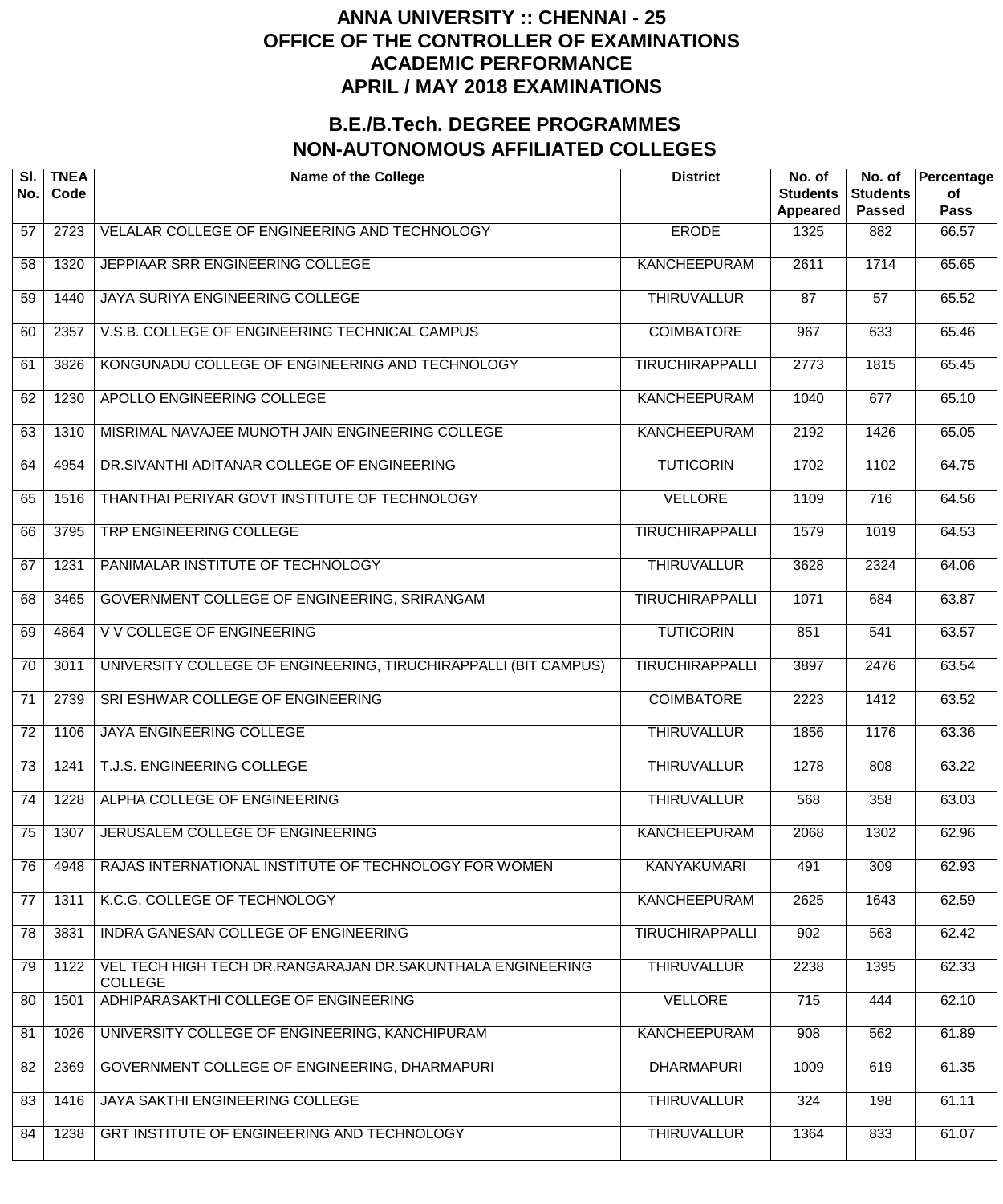| SI.<br>No. | <b>TNEA</b><br>Code | <b>Name of the College</b>                                | <b>District</b>     | No. of<br><b>Students</b><br><b>Appeared</b> | No. of<br><b>Students</b><br><b>Passed</b> | Percentage<br>of<br>Pass |
|------------|---------------------|-----------------------------------------------------------|---------------------|----------------------------------------------|--------------------------------------------|--------------------------|
| 85         | 4024                | UNIVERSITY COLLEGE OF ENGINEERING, THOOTHUKUDI            | <b>TUTICORIN</b>    | 1165                                         | 709                                        | 60.86                    |
| 86         | 1222                | P.B. COLLEGE OF ENGINEERING                               | <b>KANCHEEPURAM</b> | 639                                          | 388                                        | 60.72                    |
| 87         | 2345                | DHIRAJLAL GANDHI COLLEGE OF TECHNOLOGY                    | <b>SALEM</b>        | 2048                                         | 1237                                       | 60.40                    |
| 88         | 2709                | INSTITUTE OF ROAD AND TRANSPORT TECHNOLOGY                | <b>ERODE</b>        | 1664                                         | 994                                        | 59.74                    |
| 89         | 2621                | ER. PERUMAL MANIMEKALAI COLLEGE OF ENGINEERING            | <b>KRISHNAGIRI</b>  | 1563                                         | $\overline{924}$                           | $\overline{59.12}$       |
| 90         | 1102                | BHAJARANG ENGINEERING COLLEGE                             | <b>THIRUVALLUR</b>  | $\overline{80}$                              | 47                                         | 58.75                    |
| 91         | 1131                | <b>VEL TECH</b>                                           | <b>THIRUVALLUR</b>  | 1415                                         | 830                                        | 58.66                    |
| 92         | 1407                | G.K.M. COLLEGE OF ENGINEERING AND TECHNOLOGY              | <b>KANCHEEPURAM</b> | 1400                                         | 821                                        | 58.64                    |
| 93         | 4981                | PONJESLY COLLEGE OF ENGINEERING                           | <b>KANYAKUMARI</b>  | $\overline{2055}$                            | 1199                                       | 58.35                    |
| 94         | 1509                | MEENAKSHI COLLEGE OF ENGINEERING                          | <b>CHENNAI</b>      | 1783                                         | 1038                                       | 58.22                    |
| 95         | 2642                | P.S.V.COLLEGE OF ENGINEERING AND TECHNOLOGY               | <b>KRISHNAGIRI</b>  | 1400                                         | 814                                        | 58.14                    |
| 96         | 4959                | KAMARAJ COLLEGE OF ENGINEERING AND TECHNOLOGY             | <b>VIRUDHUNAGAR</b> | 3178                                         | 1840                                       | 57.90                    |
| 97         | 1424                | DHAANISH AHMED COLLEGE OF ENGINEERING                     | <b>KANCHEEPURAM</b> | 1201                                         | 695                                        | 57.87                    |
| 98         | 4933                | ST.MOTHER THERESA ENGINEERING COLLEGE                     | <b>TUTICORIN</b>    | 1266                                         | $\overline{732}$                           | 57.82                    |
| 99         | 1521                | SHRI SAPTHAGIRI INSTITUTE OF TECHNOLOGY                   | <b>VELLORE</b>      | $\overline{224}$                             | 129                                        | 57.59                    |
| 100        | 1124                | SAMS COLLEGE OF ENGINEERING AND TECHNOLOGY                | <b>THIRUVALLUR</b>  | $\overline{213}$                             | 122                                        | 57.28                    |
| 101        | 1115                | <b>SRIRAM ENGINEERING COLLEGE</b>                         | <b>THIRUVALLUR</b>  | $\overline{772}$                             | 441                                        | 57.12                    |
| 102        | 4991                | KALASALINGAM INSTITUTE OF TECHNOLOGY                      | <b>VIRUDHUNAGAR</b> | 811                                          | 462                                        | 56.97                    |
| 103        | 2639                | NARASU'S SARATHY INSTITUTE OF TECHNOLOGY                  | <b>SALEM</b>        | 817                                          | 464                                        | 56.79                    |
| 104        | 1217                | SREE SASTHA INSTITUTE OF ENGINEERING AND TECHNOLOGY       | <b>THIRUVALLUR</b>  | 1248                                         | 706                                        | 56.57                    |
| 105        | 1427                | SRI KRISHNA ENGINEERING COLLEGE                           | <b>KANCHEEPURAM</b> | 388                                          | $\overline{219}$                           | 56.44                    |
| 106        | 3824                | PONNAIYAH RAMAJAYAM COLLEGE OF ENGINEERING AND TECHNOLOGY | <b>THANJAVUR</b>    | 208                                          | 117                                        | 56.25                    |
| 107        | 5942                | ULTRA COLLEGE OF ENGINEERING AND TECHNOLOGY FOR WOMEN     | <b>MADURAI</b>      | 144                                          | 81                                         | 56.25                    |
| 108        | 1519                | BHARATHIDASAN ENGINEERING COLLEGE                         | <b>VELLORE</b>      | 761                                          | 428                                        | 56.24                    |
| 109        | 2736                | DR.N G P INSTITUTE OF TECHNOLOGY                          | <b>COIMBATORE</b>   | 1899                                         | 1067                                       | 56.19                    |
| 110        | 3454                | SRI RAMAKRISHNA COLLEGE OF ENGINEERING                    | <b>PERAMBALUR</b>   | 454                                          | 255                                        | 56.17                    |
| 111        | 2757                | TEJAA SHAKTHI INSTITUTE OF TECHNOLOGY FOR WOMEN           | <b>COIMBATORE</b>   | 343                                          | 192                                        | 55.98                    |
| 112        | 1126                | J N N INSTITUTE OF ENGINEERING                            | <b>THIRUVALLUR</b>  | 872                                          | 487                                        | 55.85                    |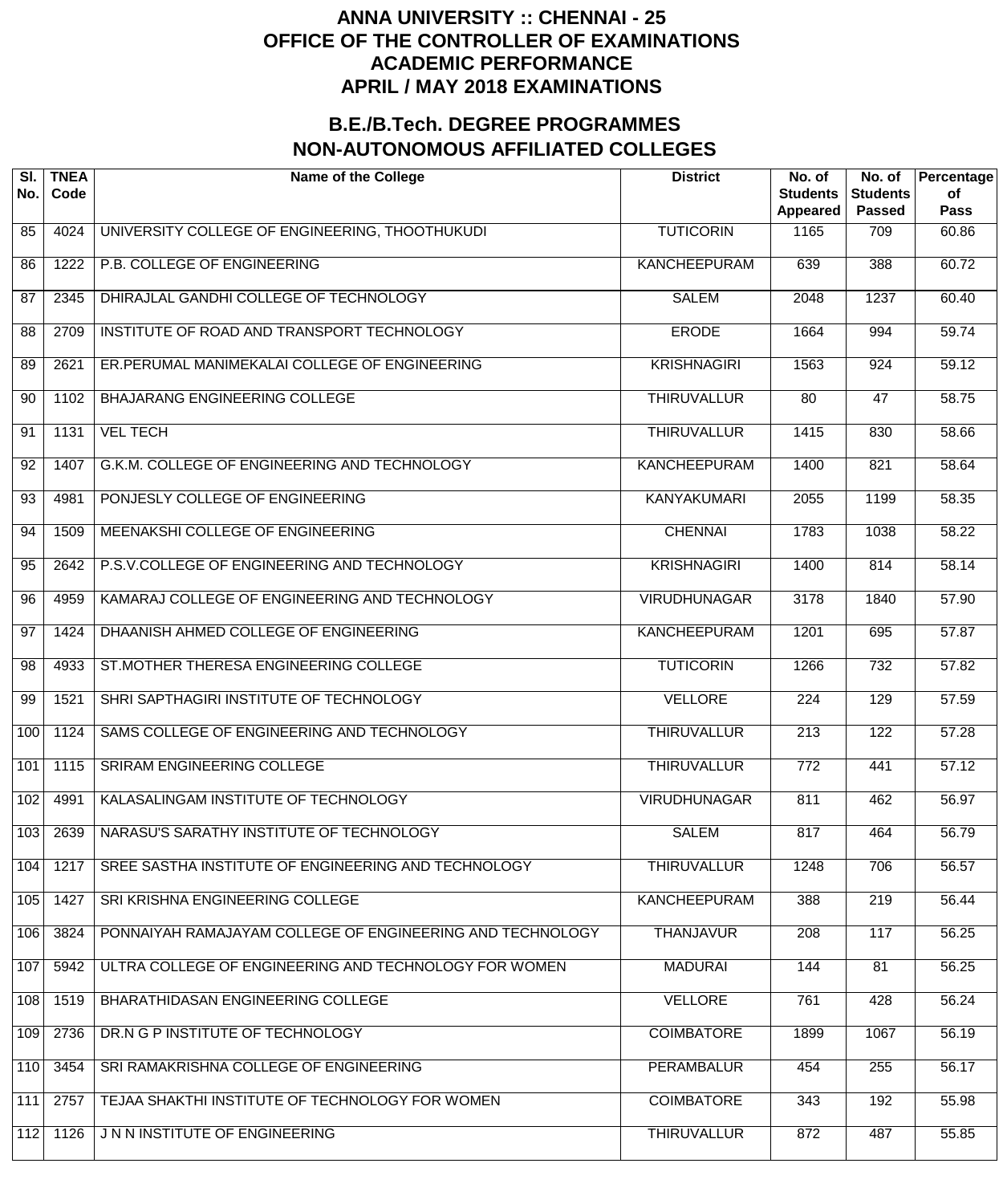| SI.<br>No.       | <b>TNEA</b><br>Code | <b>Name of the College</b>                                                  | <b>District</b>        | No. of<br><b>Students</b><br>Appeared | No. of<br><b>Students</b><br><b>Passed</b> | Percentage<br>of<br><b>Pass</b> |
|------------------|---------------------|-----------------------------------------------------------------------------|------------------------|---------------------------------------|--------------------------------------------|---------------------------------|
| 113              | 4023                | UNIVERSITY COLLEGE OF ENGINEERING, NAGERCOIL                                | <b>KANYAKUMARI</b>     | 1724                                  | 962                                        | 55.80                           |
| 114              | 3810                | <b>MAM COLLEGE OF ENGINEERING</b>                                           | <b>TIRUCHIRAPPALLI</b> | 1245                                  | 694                                        | 55.74                           |
| 115              | 1422                | <b>VALLIAMMAI ENGINEERING COLLEGE</b>                                       | <b>KANCHEEPURAM</b>    | 3666                                  | 2039                                       | 55.62                           |
| 116              | 1207                | KINGS ENGINEERING COLLEGE                                                   | <b>KANCHEEPURAM</b>    | 803                                   | 446                                        | 55.54                           |
| $\overline{117}$ | 4955                | FRANCIS XAVIER ENGINEERING COLLEGE                                          | <b>THIRUNELVELI</b>    | 3082                                  | 1706                                       | 55.35                           |
| 118              | 2327                | N.S.N. COLLEGE OF ENGINEERING AND TECHNOLOGY                                | <b>KARUR</b>           | 1072                                  | 593                                        | 55.32                           |
| 119              | 1401                | ADHIPARASAKTHI ENGINEERING COLLEGE                                          | <b>KANCHEEPURAM</b>    | 1902                                  | 1046                                       | 54.99                           |
| 120              | 5904                | K.L.N.COLLEGE OF ENGINEERING                                                | <b>SIVAGANGA</b>       | 2345                                  | 1288                                       | 54.93                           |
| 121              | 4979                | V.P.MUTHAIAH PILLAI MEENAKSHI AMMAL ENGINEERING COLLEGE FOR<br><b>WOMEN</b> | <b>VIRUDHUNAGAR</b>    | 458                                   | $\overline{251}$                           | 54.80                           |
| 122              | 3464                | GOVERNMENT COLLEGE OF ENGINEERING, THANJAVUR                                | <b>THANJAVUR</b>       | 1063                                  | 582                                        | 54.75                           |
| 123              | 1504                | ARUNAI ENGINEERING COLLEGE                                                  | <b>THIRUVANNAMALAI</b> | 1966                                  | 1076                                       | 54.73                           |
| 124              | 5910                | PSNA COLLEGE OF ENGINEERING AND TECHNOLOGY                                  | <b>DINDIGUL</b>        | 5916                                  | 3227                                       | 54.55                           |
| 125              | 1313                | SMK FOMRA INSTITUTE OF TECHNOLOGY                                           | <b>KANCHEEPURAM</b>    | 530                                   | 289                                        | 54.53                           |
| 126              | 1420                | TAGORE ENGINEERING COLLEGE                                                  | <b>KANCHEEPURAM</b>    | 1549                                  | 841                                        | 54.29                           |
| 127              | 1015                | UNIVERSITY COLLEGE OF ENGINEERING, ARNI                                     | THIRUVANNAMALAI        | 903                                   | 489                                        | 54.15                           |
| 128              | 2708                | HINDUSTHAN COLLEGE OF ENGINEERING AND TECHNOLOGY                            | <b>COIMBATORE</b>      | 2493                                  | 1345                                       | 53.95                           |
| 129              | 1405                | DHANALAKSHMI COLLEGE OF ENGINEERING                                         | <b>KANCHEEPURAM</b>    | 1691                                  | 912                                        | 53.93                           |
| 130              | 4685                | NARAYANAGURU SIDDHARTHA COLLEGE OF ENGINEERING                              | <b>KANYAKUMARI</b>     | 175                                   | 94                                         | 53.71                           |
| 131              | 2637                | <b>EXCEL COLLEGE OF TECHNOLOGY</b>                                          | <b>NAMAKKAL</b>        | 111                                   | 59                                         | 53.15                           |
| $\overline{132}$ | 3801                | A.V.C COLLEGE OF ENGINEERING                                                | <b>NAGAPATTINAM</b>    | 1658                                  | 881                                        | 53.14                           |
| 133              | 1213                | S.K.R. ENGINEERING COLLEGE                                                  | <b>THIRUVALLUR</b>     | 1171                                  | 619                                        | 52.86                           |
| 134              | 1507                | <b>GANADIPATHY TULSI'S JAIN ENGINEERING COLLEGE</b>                         | <b>VELLORE</b>         | 804                                   | 425                                        | 52.86                           |
| 135              | 4676                | RENGANAYAGI VARATHARAJ COLLEGE OF ENGINEERING                               | <b>VIRUDHUNAGAR</b>    | 848                                   | 446                                        | 52.59                           |
| 136              | 2349                | DHAANISH AHMED INSTITUTE OF TECHNOLOGY                                      | <b>COIMBATORE</b>      | 321                                   | 168                                        | 52.34                           |
| 137              | 4980                | EINSTEIN COLLEGE OF ENGINEERING                                             | <b>THIRUNELVELI</b>    | 1324                                  | 687                                        | 51.89                           |
| 138              | 3760                | SIR ISSAC NEWTON COLLEGE OF ENGINEERING AND TECHNOLOGY                      | NAGAPATTINAM           | 741                                   | 384                                        | 51.82                           |
| 139              | 3843                | M R K INSTITUTE OF TECHNOLOGY                                               | <b>CUDDALORE</b>       | 997                                   | 515                                        | 51.65                           |
| 140              | 1140                | JEPPIAAR INSTITUTE OF TECHNOLOGY                                            | <b>KANCHEEPURAM</b>    | 859                                   | 441                                        | 51.34                           |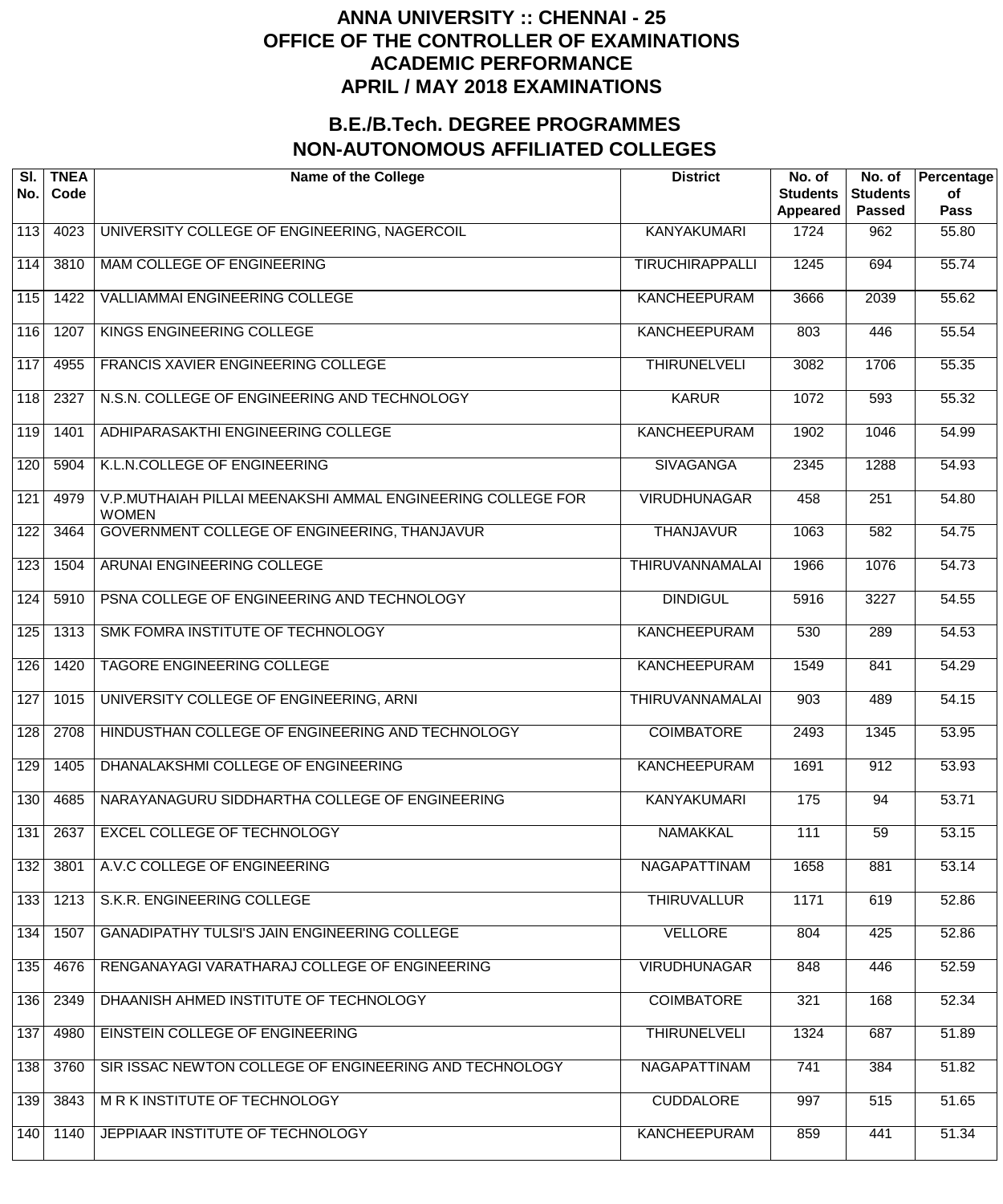| SI.<br>No.        | <b>TNEA</b><br>Code | <b>Name of the College</b>                                                        | <b>District</b>        | No. of<br><b>Students</b><br>Appeared | No. of<br><b>Students</b><br><b>Passed</b> | Percentage<br>of<br>Pass |
|-------------------|---------------------|-----------------------------------------------------------------------------------|------------------------|---------------------------------------|--------------------------------------------|--------------------------|
| 141               | 1206                | JEPPIAAR MAAMALLAN ENGINEERING COLLEGE                                            | <b>KANCHEEPURAM</b>    | 1833                                  | 940                                        | 51.28                    |
| 142               | 1411                | MADHA ENGINEERING COLLEGE                                                         | <b>KANCHEEPURAM</b>    | 919                                   | 470                                        | 51.14                    |
| 143               | 5530                | SSM INSTITUTE OF ENGINEERING AND TECHNOLOGY                                       | <b>DINDIGUL</b>        | 1942                                  | 992                                        | 51.08                    |
| 144               | $\overline{1}$ 452  | PERI INSTITUTE OF TECHNOLOGY                                                      | <b>KANCHEEPURAM</b>    | 1939                                  | 986                                        | 50.85                    |
| $\frac{145}{145}$ | 3803                | ANJALAI AMMAL MAHALINGAM ENGINEERING COLLEGE                                      | <b>THIRUVARUR</b>      | 2449                                  | 1245                                       | $\overline{50.84}$       |
| 146               | 1436                | A.R. ENGINEERING COLLEGE                                                          | <b>VILLUPURAM</b>      | $\overline{372}$                      | 189                                        | 50.81                    |
| 147               | 2654                | S V S COLLEGE OF ENGINEERING                                                      | <b>COIMBATORE</b>      | 1772                                  | 898                                        | $\frac{1}{50.68}$        |
| 148               | 1127                | ST. PETER'S COLLEGE OF ENGINEERING AND TECHNOLOGY                                 | <b>THIRUVALLUR</b>     | 1543                                  | $\overline{779}$                           | $\frac{1}{50.49}$        |
| 149               | 4957                | JAYARAJ ANNAPACKIAM CSI COLLEGE OF ENGINEERING                                    | <b>TUTICORIN</b>       | 842                                   | 425                                        | 50.48                    |
| 150               | 2733                | ANGEL COLLEGE OF ENGINEERING AND TECHNOLOGY                                       | <b>TIRUPPUR</b>        | 889                                   | 447                                        | $\frac{1}{50.28}$        |
| 151               | 1242                | SREE SASTHA COLLEGE OF ENGINEERING                                                | <b>THIRUVALLUR</b>     | 328                                   | 163                                        | 49.70                    |
| 152               | 2765                | SRIGURU INSTITUTE OF TECHNOLOGY                                                   | <b>COIMBATORE</b>      | 524                                   | 259                                        | 49.43                    |
| 153               | 1505                | C.ABDUL HAKEEM COLLEGE OF ENGINEERING AND TECHNOLOGY                              | <b>VELLORE</b>         | 1858                                  | 914                                        | 49.19                    |
| 154               | 2707                | ERODE SENGUNTHAR ENGINEERING COLLEGE                                              | <b>ERODE</b>           | 1978                                  | 971                                        | 49.09                    |
| 155               | 5851                | VEERAMMAL ENGINEERING COLLEGE                                                     | <b>DINDIGUL</b>        | $\overline{379}$                      | 186                                        | 49.08                    |
| 156               | 3425                | C.K. COLLEGE OF ENGINEERING & TECHNOLOGY                                          | <b>CUDDALORE</b>       | 997                                   | 489                                        | 49.05                    |
| 157               | 4969                | SCAD COLLEGE OF ENGINEERING AND TECHNOLOGY                                        | <b>THIRUNELVELI</b>    | 1631                                  | 795                                        | 48.74                    |
| 158               | 2741                | P A COLLEGE OF ENGINEERING AND TECHNOLOGY                                         | <b>COIMBATORE</b>      | 1648                                  | 800                                        | 48.54                    |
| 159               | 1412                | MAILAM ENGINEERING COLLEGE                                                        | <b>VILLUPURAM</b>      | 2737                                  | 1325                                       | 48.41                    |
| 160               | 4996                | SRI VIDYA COLLEGE OF ENGINEERING & TECHNOLOGY                                     | <b>VIRUDHUNAGAR</b>    | 1059                                  | 512                                        | 48.35                    |
| 161               | 1605                | <b>IDHAYA ENGINEERING COLLEGE FOR WOMEN</b>                                       | <b>VILLUPURAM</b>      | 441                                   | $\overline{213}$                           | 48.30                    |
| 162               | 5907                | MOHAMED SATHAK ENGINEERING COLLEGE                                                | RAMANATHAPURAM         | 1643                                  | 793                                        | 48.27                    |
| 163               | 1014                | UNIVERSITY COLLEGE OF ENGINEERING, TINDIVANAM                                     | <b>VILLUPURAM</b>      | 926                                   | 446                                        | 48.16                    |
| 164               | 4971                | ST.XAVIER'S CATHOLIC COLLEGE OF ENGINEERING                                       | <b>KANYAKUMARI</b>     | 2013                                  | 967                                        | 48.04                    |
| 165               | 3841                | CARE GROUP OF INSTITUTIONS                                                        | <b>TIRUCHIRAPPALLI</b> | 531                                   | 255                                        | 48.02                    |
| 166               | 5533                | KARAIKUDI INSTITUTE OF TECHNOLOGY AND KARAIKUDI INSTITUTE OF<br><b>MANAGEMENT</b> | <b>SIVAGANGA</b>       | 523                                   | 249                                        | 47.61                    |
| 167               | 1209                | PALLAVAN COLLEGE OF ENGINEERING                                                   | <b>KANCHEEPURAM</b>    | 602                                   | 286                                        | 47.51                    |
| 168               | 4680                | AAA COLLEGE OF ENGINEERING & TECHNOLOGY                                           | <b>VIRUDHUNAGAR</b>    | 752                                   | 357                                        | 47.47                    |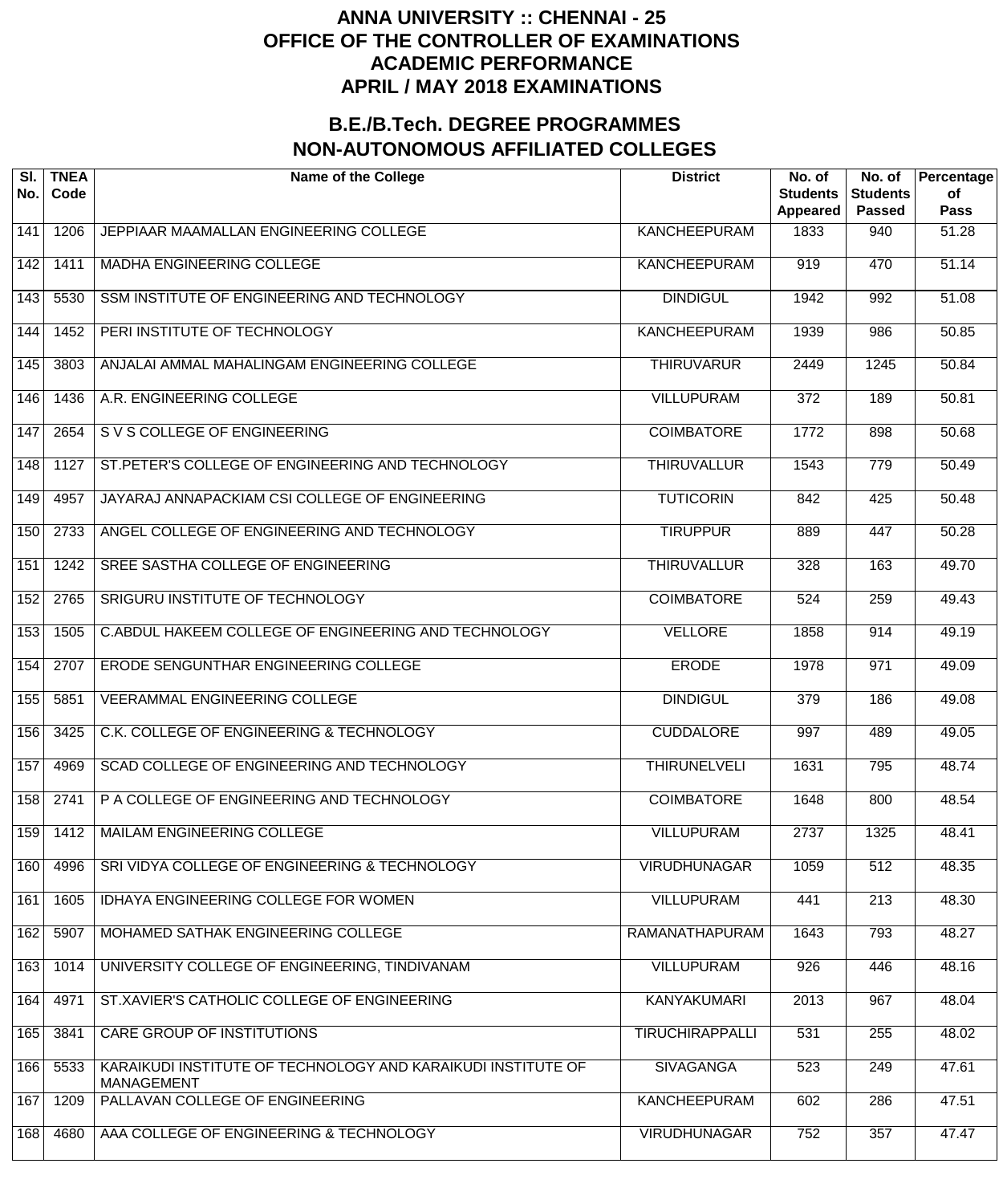| SI.<br>No. | <b>TNEA</b><br>Code | <b>Name of the College</b>                                              | <b>District</b>        | No. of<br><b>Students</b><br>Appeared | No. of<br><b>Students</b><br><b>Passed</b> | Percentage<br>of<br>Pass |
|------------|---------------------|-------------------------------------------------------------------------|------------------------|---------------------------------------|--------------------------------------------|--------------------------|
| 169        | 2630                | CHETTINAD COLLEGE OF ENGINEERING AND TECHNOLOGY                         | <b>KARUR</b>           | 834                                   | 395                                        | 47.36                    |
| 170        | 2725                | SRI RAMAKRISHNA INSTITUTE OF TECHNOLOGY                                 | <b>COIMBATORE</b>      | 1528                                  | $\overline{723}$                           | 47.32                    |
| 171        | 4941                | UNNAMALAI INSTITUTE OF TECHNOLOGY                                       | <b>TUTICORIN</b>       | 765                                   | 361                                        | 47.19                    |
| 172        | 5903                | K.L.N.COLLEGE OF INFORMATION TECHNOLOGY                                 | <b>SIVAGANGA</b>       | 1242                                  | 585                                        | 47.10                    |
| 173        | 1429                | GOPAL RAMALINGAM MEMORIAL ENGINEERING COLLEGE                           | <b>KANCHEEPURAM</b>    | 34                                    | 16                                         | 47.06                    |
| 174        | 1319                | THANGAVELU ENGINEERING COLLEGE                                          | <b>KANCHEEPURAM</b>    | 587                                   | $\overline{276}$                           | 47.02                    |
| 175        | 2640                | JAYALAKSHMI INSTITUTE OF TECHNOLOGY                                     | <b>DHARMAPURI</b>      | 1818                                  | 852                                        | 46.86                    |
| 176        | 2762                | JANSONS INSTITUTE OF TECHNOLOGY                                         | <b>COIMBATORE</b>      | 982                                   | 460                                        | 46.84                    |
| 177        | 1013                | UNIVERSITY COLLEGE OF ENGINEERING, VILLUPURAM                           | <b>VILLUPURAM</b>      | 988                                   | 462                                        | 46.76                    |
| 178        | 3852                | SRI BHARATHI ENGINEERING COLLEGE FOR WOMEN                              | <b>PUDUKOTTAI</b>      | 287                                   | 134                                        | 46.69                    |
| 179        | 2653                | KNOWLEDGE INSTITUTE OF TECHNOLOGY                                       | <b>SALEM</b>           | 2605                                  | $\overline{1215}$                          | 46.64                    |
| 180        | 1325                | ST. JOSEPH COLLEGE OF ENGINEERING                                       | <b>KANCHEEPURAM</b>    | 1366                                  | 637                                        | 46.63                    |
| 181        | 2629                | SENGUNTHAR COLLEGE OF ENGINEERING                                       | <b>NAMAKKAL</b>        | $\overline{772}$                      | 360                                        | 46.63                    |
| 182        | 5865                | NADAR SARASWATHI COLLEGE OF ENGINEERING AND TECHNOLOGY                  | <b>THENI</b>           | 757                                   | 353                                        | 46.63                    |
| 183        | 1234                | INDIRA GANDHI COLLEGE OF ENGINEERING AND TECHNOLOGY FOR<br><b>WOMEN</b> | <b>KANCHEEPURAM</b>    | 234                                   | 109                                        | 46.58                    |
| 184        | 2738                | SASURIE ACADEMY OF ENGINEERING                                          | <b>COIMBATORE</b>      | 872                                   | 405                                        | 46.44                    |
| 185        | 2727                | SRI SHAKTHI INSTITUTE OF ENGINEERING AND TECHNOLOGY                     | <b>COIMBATORE</b>      | 2982                                  | 1384                                       | 46.41                    |
| 186        | 2302                | SRI SHANMUGHA COLLEGE OF ENGINEERING AND TECHNOLOGY                     | <b>SALEM</b>           | 599                                   | $\overline{278}$                           | 46.41                    |
| 187        | 5921                | SYED AMMAL ENGINEERING COLLEGE                                          | RAMANATHAPURAM         | 1271                                  | 589                                        | 46.34                    |
| 188        | 3850                | VETRI VINAYAHA COLLEGE OF ENGINEERING AND TECHNOLOGY                    | <b>TIRUCHIRAPPALLI</b> | 716                                   | 331                                        | 46.23                    |
| 189        | 3847                | ROEVER COLLEGE OF ENGINEERING AND TECHNOLOGY                            | <b>PERAMBALUR</b>      | 455                                   | 210                                        | 46.15                    |
| 190        | 1101                | AALIM MUHAMMED SALEGH COLLEGE OF ENGINEERING                            | <b>THIRUVALLUR</b>     | 1589                                  | 732                                        | 46.07                    |
| 191        | 1525                | PODHIGAI COLLEGE OF ENGINEERING AND TECHNOLOGY                          | <b>VELLORE</b>         | 339                                   | 156                                        | 46.02                    |
| 192        | 1455                | APOLLO PRIYADARSHANAM INSTITUTE OF TECHNOLOGY                           | <b>KANCHEEPURAM</b>    | 226                                   | 104                                        | 46.02                    |
| 193        | 3804                | ARASU ENGINEERING COLLEGE                                               | <b>THANJAVUR</b>       | 1321                                  | 605                                        | 45.80                    |
| 194        | 3823                | SRINIVASAN ENGINEERING COLLEGE                                          | <b>PERAMBALUR</b>      | 884                                   | 404                                        | 45.70                    |
| 195        | 1301                | MOHAMMED SATHAK A.J.COLLEGE OF ENGINEERING                              | <b>KANCHEEPURAM</b>    | 921                                   | 418                                        | 45.39                    |
| 196        | 1512                | S.K.P. ENGINEERING COLLEGE                                              | THIRUVANNAMALAI        | 1550                                  | 701                                        | 45.23                    |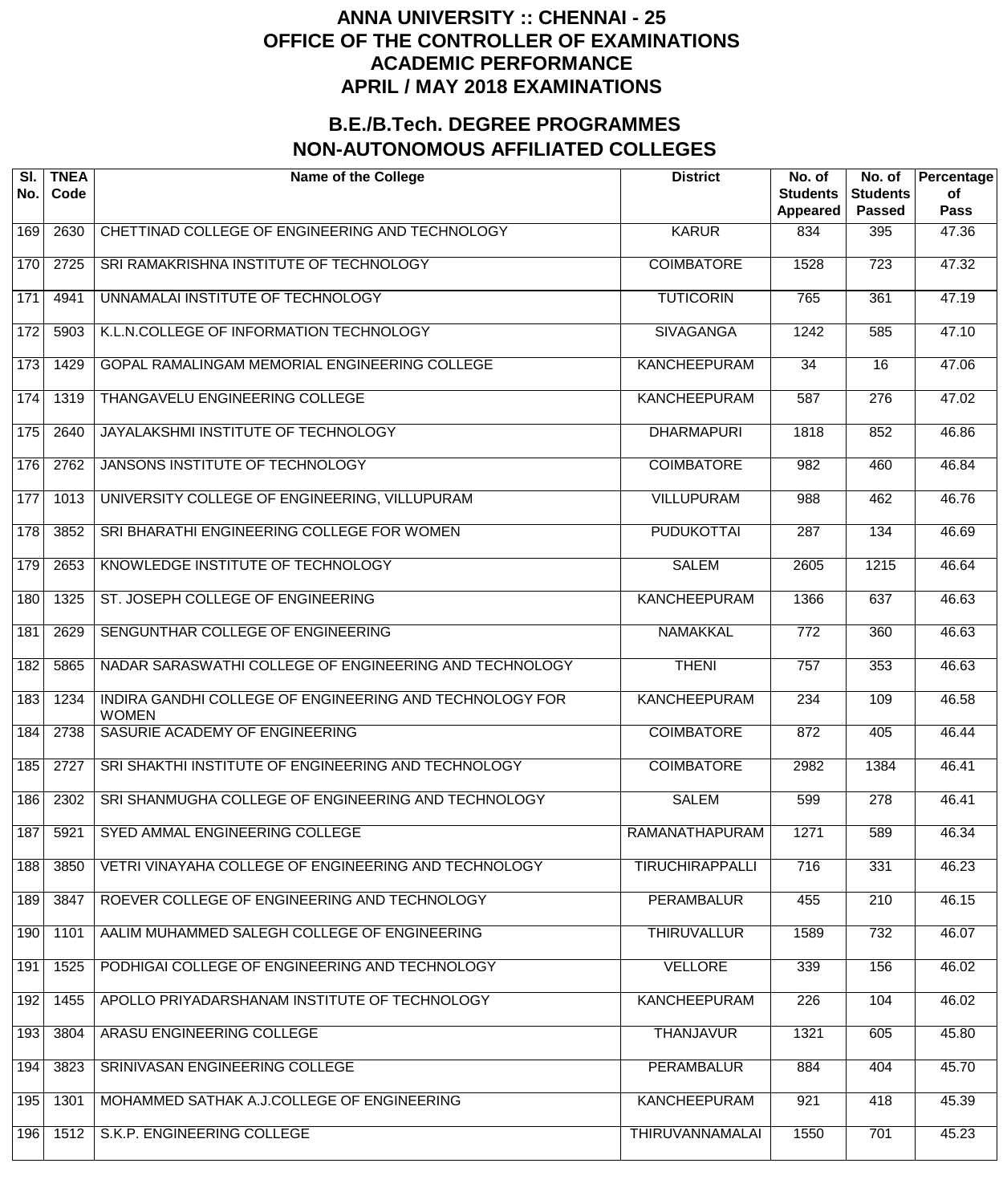| SI.<br>No.       | <b>TNEA</b><br>Code | <b>Name of the College</b>                                              | <b>District</b>        | No. of<br><b>Students</b><br>Appeared | No. of<br><b>Students</b><br><b>Passed</b> | Percentage<br>of<br><b>Pass</b> |
|------------------|---------------------|-------------------------------------------------------------------------|------------------------|---------------------------------------|--------------------------------------------|---------------------------------|
| 197              | 1523                | GLOBAL INSTITUTE OF ENGINEERING AND TECHNOLOGY                          | <b>VELLORE</b>         | 1239                                  | 559                                        | 45.12                           |
| 198              | 2651                | JAY SHRIRAM GROUP OF INSTITUTIONS                                       | <b>TIRUPPUR</b>        | 1325                                  | 597                                        | 45.06                           |
| 199              | 1503                | ARULMIGU MEENAKSHI AMMAN COLLEGE OF ENGINEERING                         | <b>THIRUVANNAMALAI</b> | 313                                   | 141                                        | 45.05                           |
| $\overline{200}$ | 5832                | N P R COLLEGE OF ENGINEERING AND TECHNOLOGY                             | <b>DINDIGUL</b>        | 1305                                  | 583                                        | 44.67                           |
| $\overline{201}$ | 3833                | PARISUTHAM INSTITUTE OF TECHNOLOGY AND SCIENCE                          | <b>THANJAVUR</b>       | 736                                   | 327                                        | 44.43                           |
| $\overline{202}$ | 1510                | PRIYADARSHINI ENGINEERING COLLEGE                                       | <b>VELLORE</b>         | 959                                   | 426                                        | 44.42                           |
| $\overline{203}$ | 1447                | JAWAHAR ENGINEERING COLLEGE                                             | <b>CHENNAI</b>         | 250                                   | 111                                        | 44.40                           |
| $\overline{204}$ | 4946                | <b>DMI ENGINEERING COLLEGE</b>                                          | <b>KANYAKUMARI</b>     | 1202                                  | 533                                        | 44.34                           |
| $\overline{205}$ | 4994                | J P COLLEGE OF ENGINEERING                                              | <b>THIRUNELVELI</b>    | 796                                   | 351                                        | 44.10                           |
| $\overline{206}$ | 2625                | THE KAVERY ENGINEERING COLLEGE                                          | <b>SALEM</b>           | 1827                                  | 804                                        | 44.01                           |
| $\overline{207}$ | 4976                | INFANT JESUS COLLEGE OF ENGINEERING                                     | <b>TUTICORIN</b>       | 659                                   | 289                                        | 43.85                           |
| $\overline{208}$ | 3016                | UNIVERSITY COLLEGE OF ENGINEERING, ARIYALUR                             | <b>ARIYALUR</b>        | 935                                   | 409                                        | 43.74                           |
| $\overline{209}$ | 1508                | ARUNAI COLLEGE OF ENGINEERING                                           | <b>THIRUVANNAMALAI</b> | 393                                   | 171                                        | 43.51                           |
| $\overline{210}$ | 5022                | UNIVERSITY COLLEGE OF ENGINEERING, DINDIGUL                             | <b>DINDIGUL</b>        | 1138                                  | 495                                        | 43.50                           |
| $\overline{211}$ | 1229                | INDIRA INSTITUTE OF ENGINEERING AND TECHNOLOGY                          | <b>THIRUVALLUR</b>     | 714                                   | 310                                        | 43.42                           |
| $\overline{212}$ | 1107                | JAYA INSTITUTE OF TECHNOLOGY                                            | <b>THIRUVALLUR</b>     | 113                                   | 49                                         | 43.36                           |
| $\overline{213}$ | 3905                | KINGS COLLEGE OF ENGINEERING                                            | <b>PUDUKOTTAI</b>      | 1257                                  | 544                                        | 43.28                           |
| $\sqrt{214}$     | 5009                | <b>GOVERNMENT COLLEGE OF ENGINEERING</b>                                | <b>THENI</b>           | 1115                                  | 482                                        | 43.23                           |
| 215              | 3019                | UNIVERSITY COLLEGE OF ENGINEERING, PANRUTI                              | <b>CUDDALORE</b>       | 1289                                  | 555                                        | 43.06                           |
| 216              | 1202                | <b>D M I COLLEGE OF ENGINEERING</b>                                     | <b>KANCHEEPURAM</b>    | 1928                                  | 829                                        | 43.00                           |
| $\overline{217}$ | 4968                | SARDAR RAJA COLLEGE OF ENGINEERING                                      | <b>THIRUNELVELI</b>    | 902                                   | 386                                        | 42.79                           |
| 218              | 3811                | M.I.E.T. ENGINEERING COLLEGE                                            | <b>TIRUCHIRAPPALLI</b> | 1917                                  | 820                                        | 42.78                           |
| 219              | 3458                | DHANALAKSHMI SRINIVASAN INSTITUTE OF RESEARCH AND TECHNOLOGY            | <b>PERAMBALUR</b>      | 389                                   | 166                                        | 42.67                           |
| 220              | 1235                | J E I MATHAAJEE COLLEGE OF ENGINEERING                                  | <b>KANCHEEPURAM</b>    | 308                                   | 131                                        | 42.53                           |
| $\overline{221}$ | 1322                | DHANALAKSHMI SRINIVASAN COLLEGE OF ENGINEERING AND<br><b>TECHNOLOGY</b> | <b>KANCHEEPURAM</b>    | 1738                                  | 739                                        | 42.52                           |
| 222              | 3805                | DHANALAKSHMI SRINIVASAN ENGINEERING COLLEGE                             | <b>PERAMBALUR</b>      | 2993                                  | 1265                                       | 42.27                           |
| 223              | 4672                | STELLA MARY'S COLLEGE OF ENGINEERING                                    | <b>KANYAKUMARI</b>     | 710                                   | 297                                        | 41.83                           |
| $\overline{224}$ | 4928                | MAR EPHRAEM COLLEGE OF ENGINEERING AND TECHNOLOGY                       | <b>KANYAKUMARI</b>     | 1412                                  | 588                                        | 41.64                           |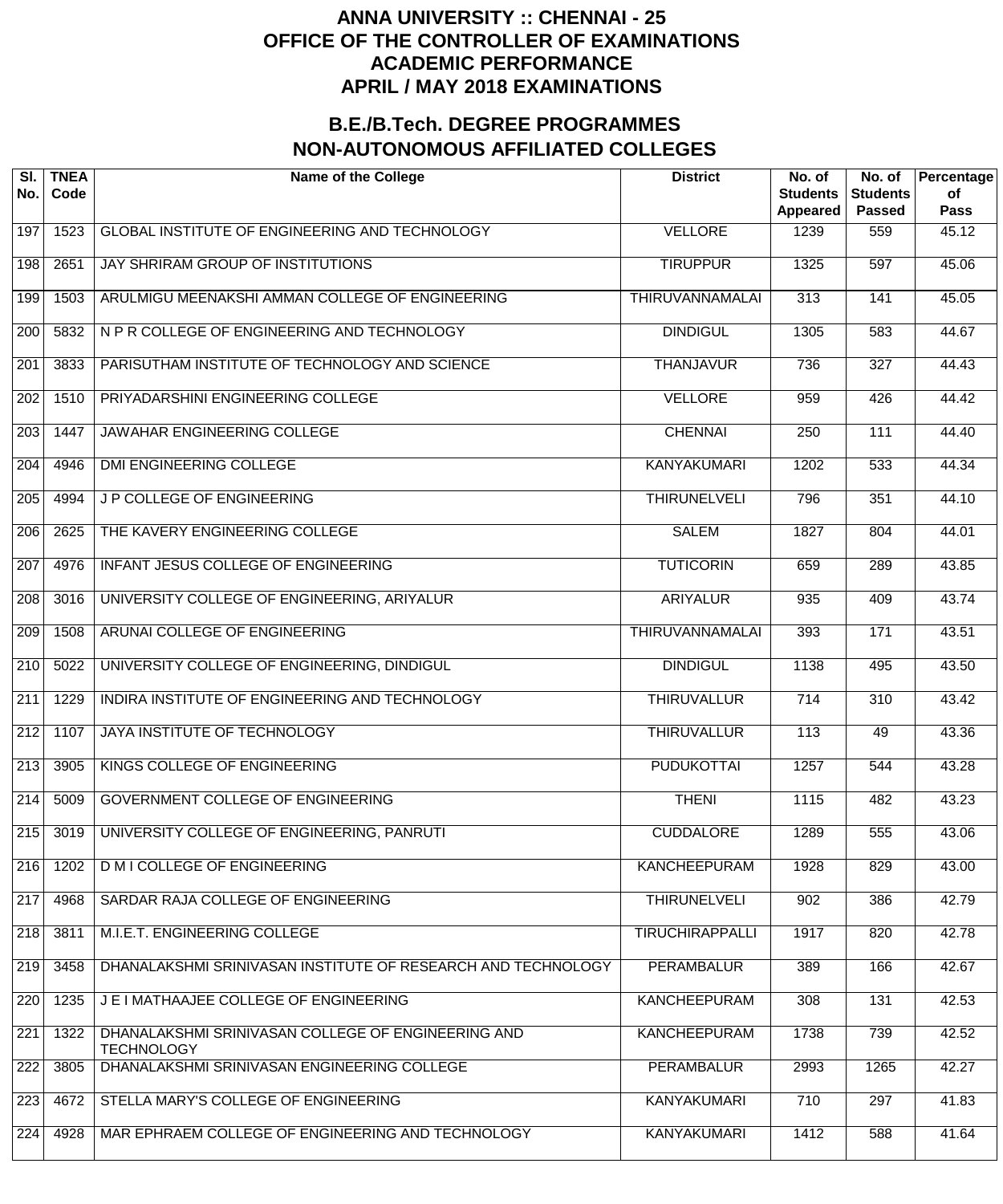| SI.<br>No.       | <b>TNEA</b><br>Code | <b>Name of the College</b>                                    | <b>District</b>        | No. of<br><b>Students</b><br><b>Appeared</b> | No. of<br><b>Students</b><br><b>Passed</b> | Percentage<br>of<br><b>Pass</b> |
|------------------|---------------------|---------------------------------------------------------------|------------------------|----------------------------------------------|--------------------------------------------|---------------------------------|
| 225              | 2610                | MUTHAYAMMAL ENGINEERING COLLEGE                               | <b>NAMAKKAL</b>        | 1257                                         | 523                                        | 41.61                           |
| $\overline{226}$ | 4993                | LOYOLA INSTITUTE OF TECHNOLOGY AND SCIENCE                    | <b>KANYAKUMARI</b>     | 1217                                         | 506                                        | 41.58                           |
| 227              | 1125                | PMR ENGINEERING COLLEGE                                       | <b>THIRUVALLUR</b>     | 65                                           | $\overline{27}$                            | 41.54                           |
| $\overline{228}$ | 4966                | PET ENGINEERING COLLEGE                                       | <b>THIRUNELVELI</b>    | 1039                                         | 431                                        | 41.48                           |
| 229              | 1431                | NEW PRINCE SHRI BHAVANI COLLEGE OF ENGINEERING AND TECHNOLOGY | <b>KANCHEEPURAM</b>    | 644                                          | $\overline{267}$                           | 41.46                           |
| 230              | 2356                | ARULMURUGAN COLLEGE OF ENGINEERING                            | <b>KARUR</b>           | $\overline{702}$                             | 291                                        | 41.45                           |
| 231              | 3812                | MOOKAMBIGAI COLLEGE OF ENGINEERING                            | <b>PUDUKOTTAI</b>      | 1972                                         | 813                                        | 41.23                           |
| 232              | 2717                | SASURIE COLLEGE OF ENGINEERING                                | <b>TIRUPPUR</b>        | 1046                                         | 431                                        | 41.20                           |
| 233              | 2661                | VIVEKANANDHA COLLEGE OF TECHNOLOGY FOR WOMEN                  | <b>NAMAKKAL</b>        | 1599                                         | 657                                        | 41.09                           |
| 234              | 2617                | SENGUNTHAR ENGINEERING COLLEGE                                | <b>NAMAKKAL</b>        | 770                                          | 316                                        | 41.04                           |
| 235              | 4938                | SIVAJI COLLEGE OF ENGINEERING AND TECHNOLOGY                  | <b>KANYAKUMARI</b>     | 414                                          | 169                                        | 40.82                           |
| 236              | 2354                | POLLACHI INSTITUTE OF ENGINEERING AND TECHNOLOGY              | <b>COIMBATORE</b>      | 669                                          | $\overline{273}$                           | 40.81                           |
| $\overline{237}$ | 1214                | SAKTHI MARIAMMAN ENGINEERING COLLEGE                          | <b>KANCHEEPURAM</b>    | $\overline{272}$                             | 111                                        | 40.81                           |
| 238              | 2734                | S N S COLLEGE OF ENGINEERING                                  | <b>COIMBATORE</b>      | 1789                                         | 730                                        | 40.80                           |
| 239              | 3782                | OASYS INSTITUTE OF TECHNOLOGY                                 | <b>TIRUCHIRAPPALLI</b> | $\overline{208}$                             | 84                                         | 40.38                           |
| 240              | 4953                | CAPE INSTITUTE OF TECHNOLOGY                                  | <b>THIRUNELVELI</b>    | 1244                                         | 501                                        | 40.27                           |
| 241              | 1413                | SRI VENKATESWARAA COLLEGE OF TECHNOLOGY                       | <b>KANCHEEPURAM</b>    | 234                                          | 94                                         | 40.17                           |
| 242              | 3817                | ROEVER ENGINEERING COLLEGE                                    | <b>PERAMBALUR</b>      | 1034                                         | 415                                        | 40.14                           |
| 243              | 1522                | S.K.P. INSTITUTE OF TECHNOLOGY                                | <b>THIRUVANNAMALAI</b> | 45                                           | $\overline{18}$                            | 40.00                           |
| 244              | 2328                | <b>KSR INSTITUTE FOR ENGINEERING AND TECHNOLOGY</b>           | <b>NAMAKKAL</b>        | 1545                                         | 617                                        | 39.94                           |
| 245              | 2683                | SHREENIVASA ENGINEERING COLLEGE                               | <b>DHARMAPURI</b>      | 753                                          | 300                                        | 39.84                           |
| 246              | 4931                | <b>CHANDY COLLEGE OF ENGINEERING</b>                          | <b>TUTICORIN</b>       | 589                                          | 234                                        | 39.73                           |
| 247              | 2750                | KALAIGNAR KARUNANIDHI INSTITUTE OF TECHNOLOGY                 | <b>COIMBATORE</b>      | 1645                                         | 651                                        | 39.57                           |
| 248              | 2704                | COIMBATORE INSTITUTE OF ENGINEERING AND TECHNOLOGY            | <b>COIMBATORE</b>      | 1399                                         | 553                                        | 39.53                           |
| 249              | 3459                | DHANALAKSHMI SRINIVASAN INSTITUTE OF TECHNOLOGY               | <b>TIRUCHIRAPPALLI</b> | 1195                                         | 472                                        | 39.50                           |
| 250              | 2367                | ARJUN COLLEGE OF TECHNOLOGY                                   | <b>COIMBATORE</b>      | 507                                          | $\overline{200}$                           | 39.45                           |
| 251              | 3808                | JAYARAM COLLEGE OF ENGINEERING AND TECHNOLOGY                 | <b>TIRUCHIRAPPALLI</b> | $\overline{843}$                             | 332                                        | 39.38                           |
| 252              | 3813                | OXFORD ENGINEERING COLLEGE                                    | <b>TIRUCHIRAPPALLI</b> | 849                                          | 333                                        | 39.22                           |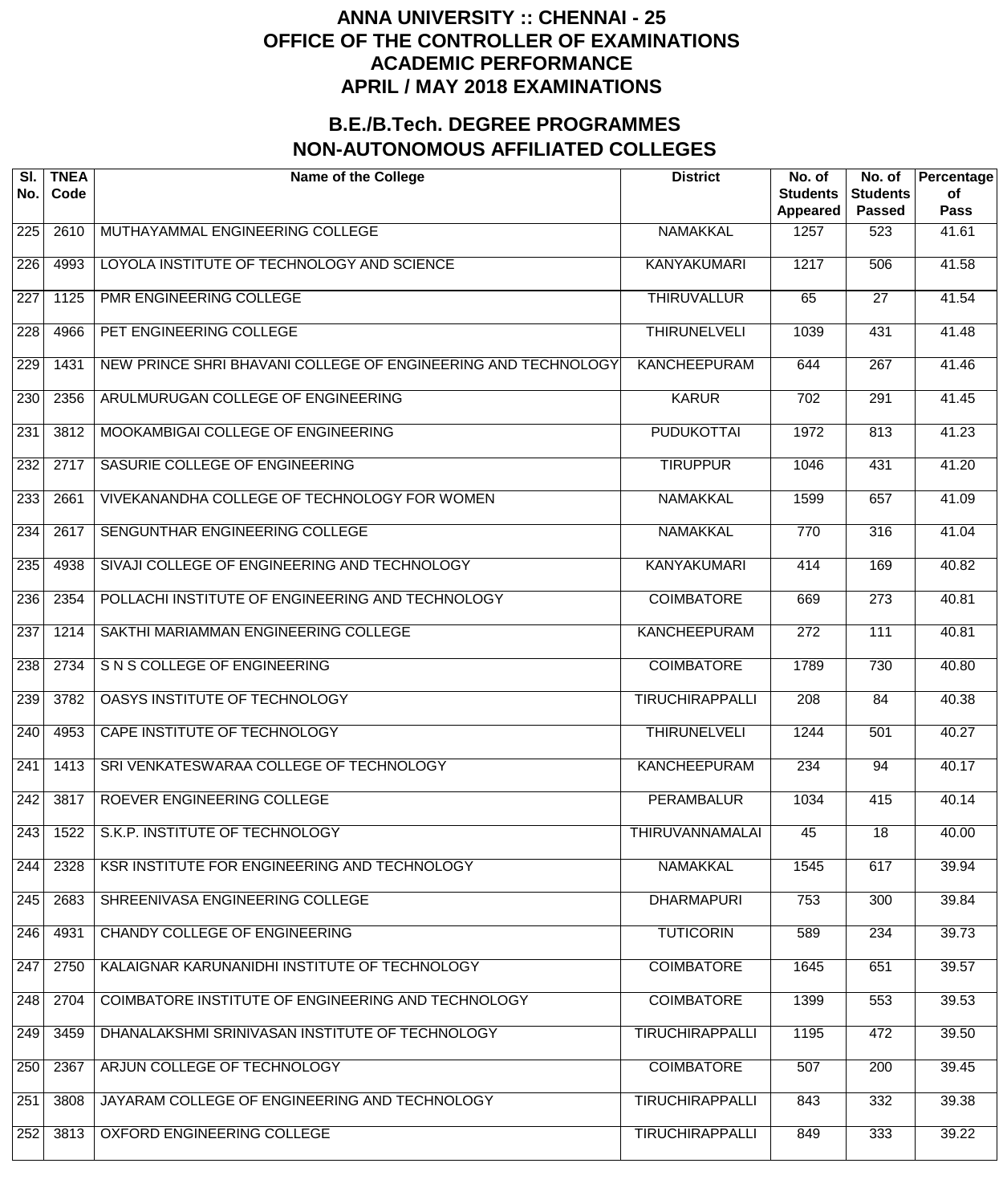| SI.<br>No.       | <b>TNEA</b><br>Code | <b>Name of the College</b>                             | <b>District</b>        | No. of<br><b>Students</b><br><b>Appeared</b> | No. of<br><b>Students</b><br><b>Passed</b> | Percentage<br>of<br><b>Pass</b> |
|------------------|---------------------|--------------------------------------------------------|------------------------|----------------------------------------------|--------------------------------------------|---------------------------------|
| 253              | 2735                | KARPAGAM INSTITUTE OF TECHNOLOGY                       | <b>COIMBATORE</b>      | 1176                                         | 461                                        | 39.20                           |
| 254              | 1421                | V.R.S. COLLEGE OF ENGINEERING AND TECHNOLOGY           | <b>VILLUPURAM</b>      | 1153                                         | 452                                        | 39.20                           |
| 255              | 2636                | A V S ENGINEERING COLLEGE                              | <b>SALEM</b>           | 2105                                         | 825                                        | 39.19                           |
| 256              | 2656                | <b>BUILDERS ENGINEERING COLLEGE</b>                    | <b>TIRUPPUR</b>        | 1270                                         | 495                                        | 38.98                           |
| $\overline{257}$ | 3807                | J.J.COLLEGE OF ENGINEERING AND TECHNOLOGY              | <b>TIRUCHIRAPPALLI</b> | 1491                                         | $\overline{576}$                           | 38.63                           |
| 258              | 5862                | R.V.S. EDUCATIONAL TRUST'S GROUP OF INSTITUTION        | <b>DINDIGUL</b>        | 796                                          | 305                                        | 38.32                           |
| 259              | 2747                | SHREE VENKATESHWARA HI-TECH ENGINEERING COLLEGE        | <b>ERODE</b>           | 1143                                         | 437                                        | 38.23                           |
| 260              | 2763                | AKSHAYA COLLEGE OF ENGINEERING & TECHNOLOGY            | <b>COIMBATORE</b>      | 1246                                         | 476                                        | 38.20                           |
| $\overline{261}$ | 1409                | KARPAGA VINAYAGA COLLEGE OF ENGINEERING AND TECHNOLOGY | <b>KANCHEEPURAM</b>    | 1302                                         | 496                                        | 38.10                           |
| 262              | 3410                | KRISHNASAMY COLLEGE OF ENGINEERING AND TECHNOLOGY      | <b>CUDDALORE</b>       | 706                                          | 268                                        | 37.96                           |
| $\overline{263}$ | 2731                | R V S COLLEGE OF ENGINEERING AND TECHNOLOGY            | <b>COIMBATORE</b>      | $\frac{1017}{2}$                             | 386                                        | 37.95                           |
| 264              | 3844                | SHIVANI ENGINEERING COLLEGE                            | <b>TIRUCHIRAPPALLI</b> | 851                                          | 319                                        | 37.49                           |
| 265              | 3018                | UNIVERSITY COLLEGE OF ENGINEERING, THIRUKKUVALAI       | <b>NAGAPATTINAM</b>    | 920                                          | 344                                        | 37.39                           |
| 266              | 2714                | MAHARAJA ENGINEERING COLLEGE                           | <b>TIRUPPUR</b>        | 450                                          | 168                                        | 37.33                           |
| $\overline{267}$ | 4669                | THAMIRABHARANI ENGINEERING COLLEGE                     | <b>THIRUNELVELI</b>    | 620                                          | $\overline{230}$                           | 37.10                           |
| 268              | 2635                | CMS COLLEGE OF ENGINEERING                             | <b>NAMAKKAL</b>        | 441                                          | 163                                        | 36.96                           |
| 269              | 4670                | ROHINI COLLEGE OF ENGINEERING & TECHNOLOGY             | <b>KANYAKUMARI</b>     | 1827                                         | 675                                        | 36.95                           |
| 270              | 1225                | LOYOLA INSTITUTE OF TECHNOLOGY                         | <b>KANCHEEPURAM</b>    | 1454                                         | 536                                        | 36.86                           |
| 271              | 3925                | M.A.R. COLLEGE OF ENGINEERING AND TECHNOLOGY           | <b>PUDUKOTTAI</b>      | 922                                          | 337                                        | 36.55                           |
| 272              | 2751                | KGISL INSTITUTE OF TECHNOLOGY                          | <b>COIMBATORE</b>      | 1354                                         | 493                                        | 36.41                           |
| 273              | 2740                | HINDUSTHAN INSTITUTE OF TECHNOLOGY                     | <b>COIMBATORE</b>      | 1645                                         | 598                                        | 36.35                           |
| 274              | 4973                | RAJAS ENGINEERING COLLEGE                              | <b>THIRUNELVELI</b>    | 584                                          | $\overline{212}$                           | 36.30                           |
| 275              | 5988                | THENI KAMMAVAR SANGAM COLLEGE OF TECHNOLOGY            | <b>THENI</b>           | 879                                          | 319                                        | 36.29                           |
| 276              | 4675                | UNIVERSAL COLLEGE OF ENGINEERING AND TECHNOLOGY        | <b>THIRUNELVELI</b>    | 666                                          | 241                                        | 36.19                           |
| 277              | 3908                | MOUNT ZION COLLEGE OF ENGINEERING AND TECHNOLOGY       | <b>PUDUKOTTAI</b>      | 1777                                         | 637                                        | 35.85                           |
| 278              | 3806                | E.G.S.PILLAY ENGINEERING COLLEGE                       | <b>NAGAPATTINAM</b>    | 1706                                         | 608                                        | 35.64                           |
| 279              | 2752                | NANDHA COLLEGE OF TECHNOLOGY                           | <b>ERODE</b>           | 1483                                         | 528                                        | 35.60                           |
| 280              | 1406                | DR. PAUL'S ENGINEERING COLLEGE                         | <b>VILLUPURAM</b>      | 835                                          | 297                                        | 35.57                           |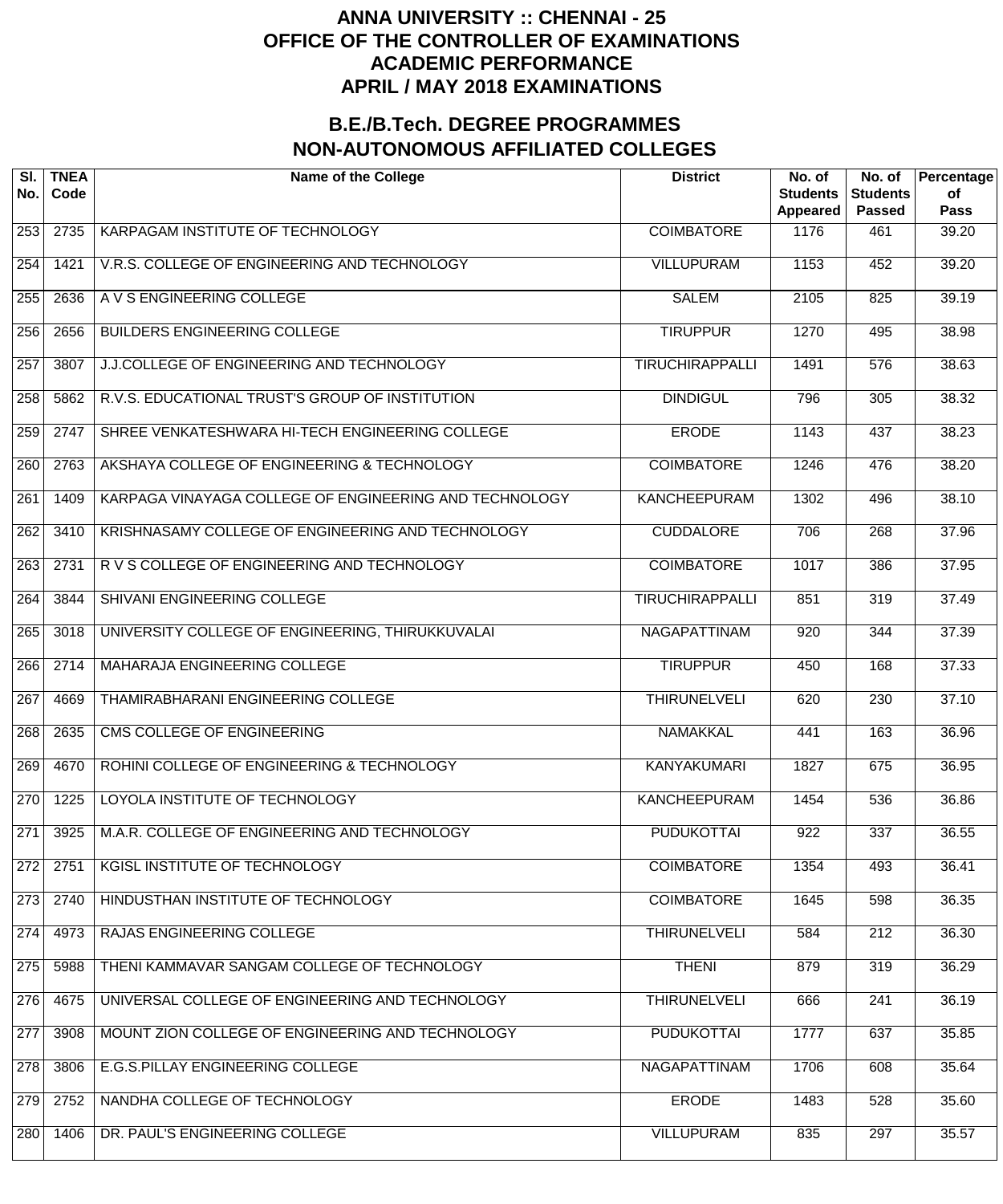| SI.<br>No.       | <b>TNEA</b><br>Code | <b>Name of the College</b>                                             | <b>District</b>        | No. of<br><b>Students</b><br>Appeared | No. of<br><b>Students</b><br><b>Passed</b> | Percentage<br>of<br><b>Pass</b> |
|------------------|---------------------|------------------------------------------------------------------------|------------------------|---------------------------------------|--------------------------------------------|---------------------------------|
| 281              | 5017                | UNIVERSITY COLLEGE OF ENGINEERING, RAMANATHAPURAM                      | RAMANATHAPURAM         | 980                                   | 347                                        | 35.41                           |
| 282              | 1123                | GOJAN SCHOOL OF BUSINESS AND TECHNOLOGY                                | <b>THIRUVALLUR</b>     | 877                                   | $\overline{310}$                           | 35.35                           |
| 283              | 2729                | NEHRU INSTITUTE OF ENGINEERING AND TECHNOLOGY                          | <b>COIMBATORE</b>      | 1640                                  | $\overline{579}$                           | 35.30                           |
| 284              | 2643                | BHARATHIYAR INSTITUTE OF ENGINEERING FOR WOMEN                         | <b>SALEM</b>           | 1040                                  | 367                                        | 35.29                           |
| 285              | 2666                | THE KAVERY COLLEGE OF ENGINEERING                                      | <b>SALEM</b>           | $\overline{377}$                      | 133                                        | 35.28                           |
| 286              | 3920                | SUDHARSAN ENGINEERING COLLEGE                                          | <b>PUDUKOTTAI</b>      | 791                                   | $\overline{279}$                           | 35.27                           |
| $\overline{287}$ | 4961                | NATIONAL COLLEGE OF ENGINEERING                                        | <b>THIRUNELVELI</b>    | 750                                   | $\overline{263}$                           | 35.07                           |
| 288              | 1528                | <b>KRS COLLEGE OF ENGINEERING</b>                                      | <b>THIRUVANNAMALAI</b> | 120                                   | $\overline{42}$                            | 35.00                           |
| 289              | 4956                | JAYAMATHA ENGINEERING COLLEGE                                          | <b>KANYAKUMARI</b>     | 129                                   | $\overline{45}$                            | 34.88                           |
| 290              | 1418                | SRI LAKSHMI AMMAL ENGINEERING COLLEGE                                  | <b>KANCHEEPURAM</b>    | 531                                   | 185                                        | 34.84                           |
| $\overline{291}$ | 4982                | VINS CHRISTIAN COLLEGE OF ENGINEERING                                  | <b>KANYAKUMARI</b>     | 1112                                  | 386                                        | 34.71                           |
| 292              | 2664                | EXCEL COLLEGE OF ENGINEERING AND TECHNOLOGY                            | <b>NAMAKKAL</b>        | 1821                                  | 628                                        | 34.49                           |
| 293              | 3802                | SHRI ANGALA AMMAN COLLEGE OF ENGINEERING AND TECHNOLOGY                | <b>TIRUCHIRAPPALLI</b> | 471                                   | 162                                        | 34.39                           |
| 294              | 2776                | RVS TECHNICAL CAMPUS-COIMBATORE                                        | <b>COIMBATORE</b>      | 1403                                  | 481                                        | 34.28                           |
| 295              | 4949                | PSN INSTITUTE OF TECHNOLOGY AND SCIENCE                                | <b>THIRUNELVELI</b>    | 611                                   | $\overline{209}$                           | 34.21                           |
| 296              | 2650                | CHRIST THE KING ENGINEERING COLLEGE                                    | <b>COIMBATORE</b>      | 502                                   | 170                                        | 33.86                           |
| 297              | 1428                | <b>E.S. ENGINEERING COLLEGE</b>                                        | <b>VILLUPURAM</b>      | 381                                   | 129                                        | 33.86                           |
| 298              | 5532                | <b>VAIGAI COLLEGE OF ENGINEERING</b>                                   | <b>MADURAI</b>         | $\overline{240}$                      | 81                                         | 33.75                           |
| 299              | 4932                | IMMANUEL ARASAR J J COLLEGE OF ENGINEERING                             | <b>KANYAKUMARI</b>     | 341                                   | 115                                        | 33.72                           |
| 300              | 4975                | DR.G.U.POPE COLLEGE OF ENGINEERING                                     | <b>TUTICORIN</b>       | 373                                   | 125                                        | 33.51                           |
| 301              | 1514                | SRI NANDHANAM COLLEGE OF ENGINEERING AND TECHNOLOGY                    | <b>VELLORE</b>         | $\overline{218}$                      | $\overline{73}$                            | 33.49                           |
| 302              | 1335                | SRI KRISHNA INSTITUTE OF TECHNOLOGY                                    | <b>KANCHEEPURAM</b>    | $\overline{287}$                      | $\overline{96}$                            | 33.45                           |
| 303              | 3815                | PAVENDAR BHARATHIDASAN COLLEGE OF ENGINEERING AND<br><b>TECHNOLOGY</b> | <b>TIRUCHIRAPPALLI</b> | 658                                   | $\overline{220}$                           | 33.43                           |
| 304              | 1221                | JAYA COLLEGE OF ENGINEERING AND TECHNOLOGY                             | <b>THIRUVALLUR</b>     | 216                                   | $\overline{72}$                            | 33.33                           |
| 305              | 1331                | AKSHEYAA COLLEGE OF ENGINEERING                                        | <b>KANCHEEPURAM</b>    | 600                                   | 199                                        | 33.17                           |
| 306              | 4992                | BETHLAHEM INSTITUTE OF ENGINEERING                                     | <b>KANYAKUMARI</b>     | 1213                                  | 400                                        | 32.98                           |
| 307              | 3814                | P.R.ENGINEERING COLLEGE                                                | <b>THANJAVUR</b>       | 449                                   | 148                                        | 32.96                           |
| 308              | 5913                | RATNAVEL SUBRAMANIAM COLLEGE OF ENGINEERING AND TECHNOLOGY             | <b>DINDIGUL</b>        | 896                                   | 295                                        | 32.92                           |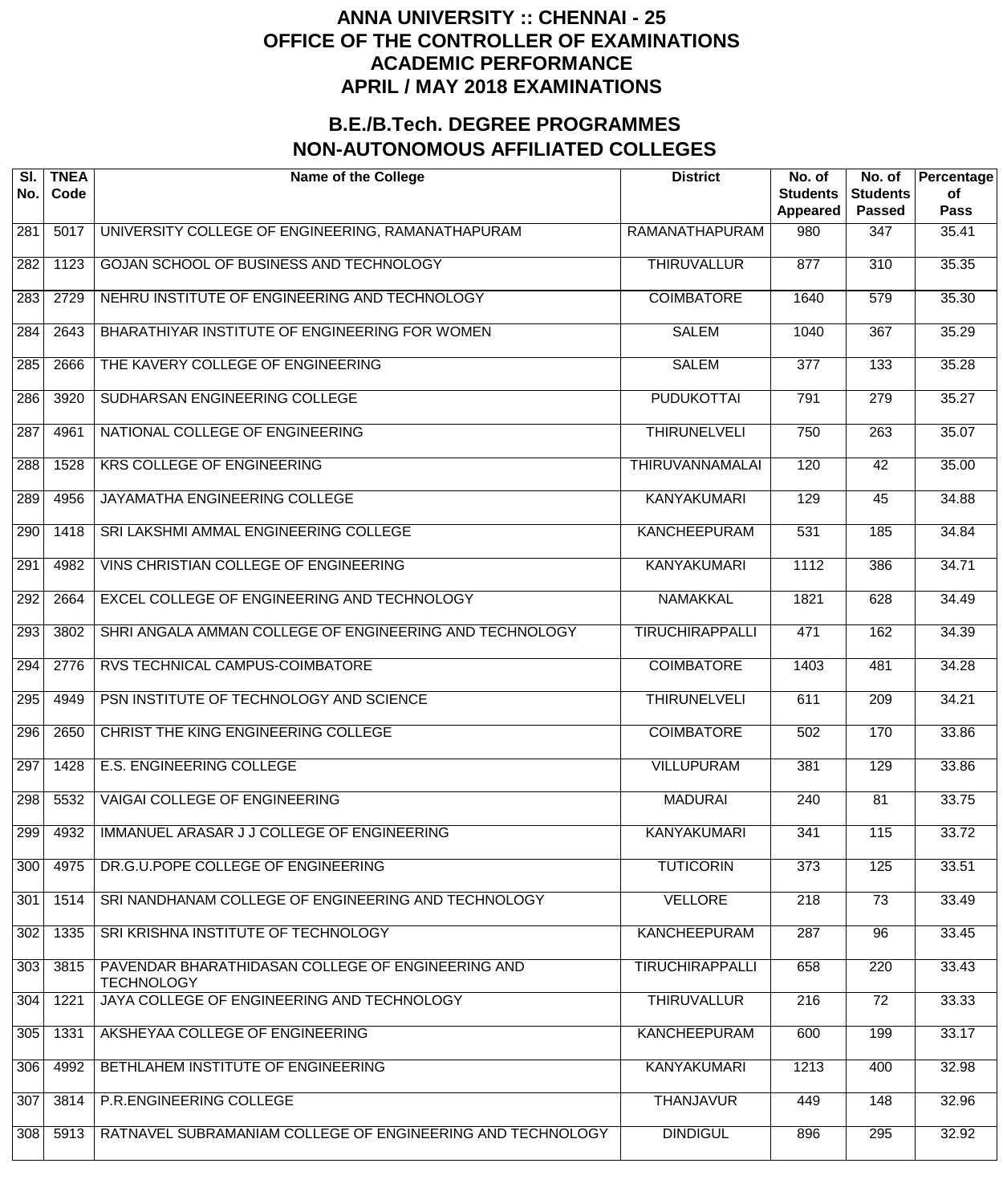| SI.<br>No.       | <b>TNEA</b><br>Code | <b>Name of the College</b>                             | <b>District</b>        | No. of<br><b>Students</b><br>Appeared | No. of<br><b>Students</b><br><b>Passed</b> | Percentage<br>of<br><b>Pass</b> |
|------------------|---------------------|--------------------------------------------------------|------------------------|---------------------------------------|--------------------------------------------|---------------------------------|
| 309              | 1212                | RAJIV GANDHI COLLEGE OF ENGINEERING                    | <b>KANCHEEPURAM</b>    | 1178                                  | 386                                        | 32.77                           |
| 310              | 4984                | MARTHANDAM COLLEGE OF ENGINEERING AND TECHNOLOGY       | <b>KANYAKUMARI</b>     | 696                                   | $\overline{228}$                           | 32.76                           |
| 311              | 2761                | UNITED INSTITUTE OF TECHNOLOGY                         | <b>COIMBATORE</b>      | 1514                                  | 489                                        | 32.30                           |
| $\overline{312}$ | 4970                | SREE SOWDAMBIKA COLLEGE OF ENGINEERING                 | <b>VIRUDHUNAGAR</b>    | 810                                   | $\overline{261}$                           | 32.22                           |
| $\overline{313}$ | 2342                | SRI RANGANATHAR INSTITUTE OF ENGINEERING & TECHNOLOGY  | <b>COIMBATORE</b>      | 783                                   | 252                                        | 32.18                           |
| 314              | 2641                | VARUVAN VADIVELAN INSTITUTE OF TECHNOLOGY              | <b>DHARMAPURI</b>      | 1073                                  | 345                                        | 32.15                           |
| 315              | 3918                | SHANMUGANATHAN ENGINEERING COLLEGE                     | <b>PUDUKOTTAI</b>      | 903                                   | 290                                        | 32.12                           |
| 316              | 5935                | FATIMA MICHAEL COLLEGE OF ENGINEERING AND TECHNOLOGY   | <b>MADURAI</b>         | 683                                   | $\overline{219}$                           | 32.06                           |
| 317              | 1116                | SRI VENKATESWARA COLLEGE OF ENGINEERING AND TECHNOLOGY | <b>THIRUVALLUR</b>     | 1096                                  | 351                                        | 32.03                           |
| $\overline{318}$ | 3860                | ST.ANNE'S COLLEGE OF ENGINEERING AND TECHNOLOGY        | <b>CUDDALORE</b>       | 612                                   | 195                                        | 31.86                           |
| 319              | 3829                | M.A.M. COLLEGE OF ENGINEERING AND TECHNOLOGY           | <b>TIRUCHIRAPPALLI</b> | 1261                                  | 399                                        | 31.64                           |
| 320              | 2732                | <b>INFO INSTITUTE OF ENGINEERING</b>                   | <b>COIMBATORE</b>      | 1059                                  | 335                                        | 31.63                           |
| 321              | 4987                | JAMES COLLEGE OF ENGINEERING AND TECHNOLOGY            | <b>KANYAKUMARI</b>     | 662                                   | $\overline{209}$                           | 31.57                           |
| 322              | 2721                | TAMILNADU COLLEGE OF ENGINEERING                       | <b>COIMBATORE</b>      | 1233                                  | 389                                        | 31.55                           |
| 323              | 1426                | SRI RAMANUJAR ENGINEERING COLLEGE                      | <b>KANCHEEPURAM</b>    | 1101                                  | 346                                        | 31.43                           |
| 324              | 4677                | LOURDES MOUNT COLLEGE OF ENGINEERING AND TECHNOLOGY    | <b>KANYAKUMARI</b>     | 401                                   | 126                                        | 31.42                           |
| 325              | 2716                | PARK COLLEGE OF ENGINEERING AND TECHNOLOGY             | <b>COIMBATORE</b>      | 1650                                  | 518                                        | 31.39                           |
| 326              | 3462                | ARIYALUR ENGINEERING COLLEGE                           | <b>ARIYALUR</b>        | 575                                   | 179                                        | 31.13                           |
| 327              | 3822                | DR.NAVALAR NEDUNCHEZHIYAN COLLEGE OF ENGINEERING       | <b>CUDDALORE</b>       | 474                                   | 147                                        | 31.01                           |
| 328              | 2769                | J C T COLLEGE OF ENGINEERING AND TECHNOLOGY            | <b>COIMBATORE</b>      | 1900                                  | 584                                        | 30.74                           |
| 329              | 2745                | KATHIR COLLEGE OF ENGINEERING                          | <b>COIMBATORE</b>      | 941                                   | 289                                        | 30.71                           |
| 330              | 3845                | <b>IMAYAM COLLEGE OF ENGINEERING</b>                   | <b>TIRUCHIRAPPALLI</b> | 707                                   | $\overline{217}$                           | 30.69                           |
| 331              | 1243                | MADHA INSTITUTE OF ENGINEERING AND TECHNOLOGY          | <b>KANCHEEPURAM</b>    | 226                                   | 69                                         | 30.53                           |
| 332              | 2730                | MAHARAJA INSTITUTE OF TECHNOLOGY                       | <b>COIMBATORE</b>      | 43                                    | $\overline{13}$                            | 30.23                           |
| 333              | 5922                | <b>VICKRAM COLLEGE OF ENGINEERING</b>                  | <b>SIVAGANGA</b>       | 556                                   | 168                                        | 30.22                           |
| 334              | 1434                | <b>SURYA GROUP OF INSTITUTIONS</b>                     | <b>VILLUPURAM</b>      | 795                                   | $\overline{240}$                           | 30.19                           |
| 335              | 4978                | <b>UDAYA SCHOOL OF ENGINEERING</b>                     | <b>KANYAKUMARI</b>     | 769                                   | 232                                        | 30.17                           |
| 336              | 2355                | CHERAN COLLEGE OF ENGINEERING                          | <b>KARUR</b>           | 578                                   | 174                                        | 30.10                           |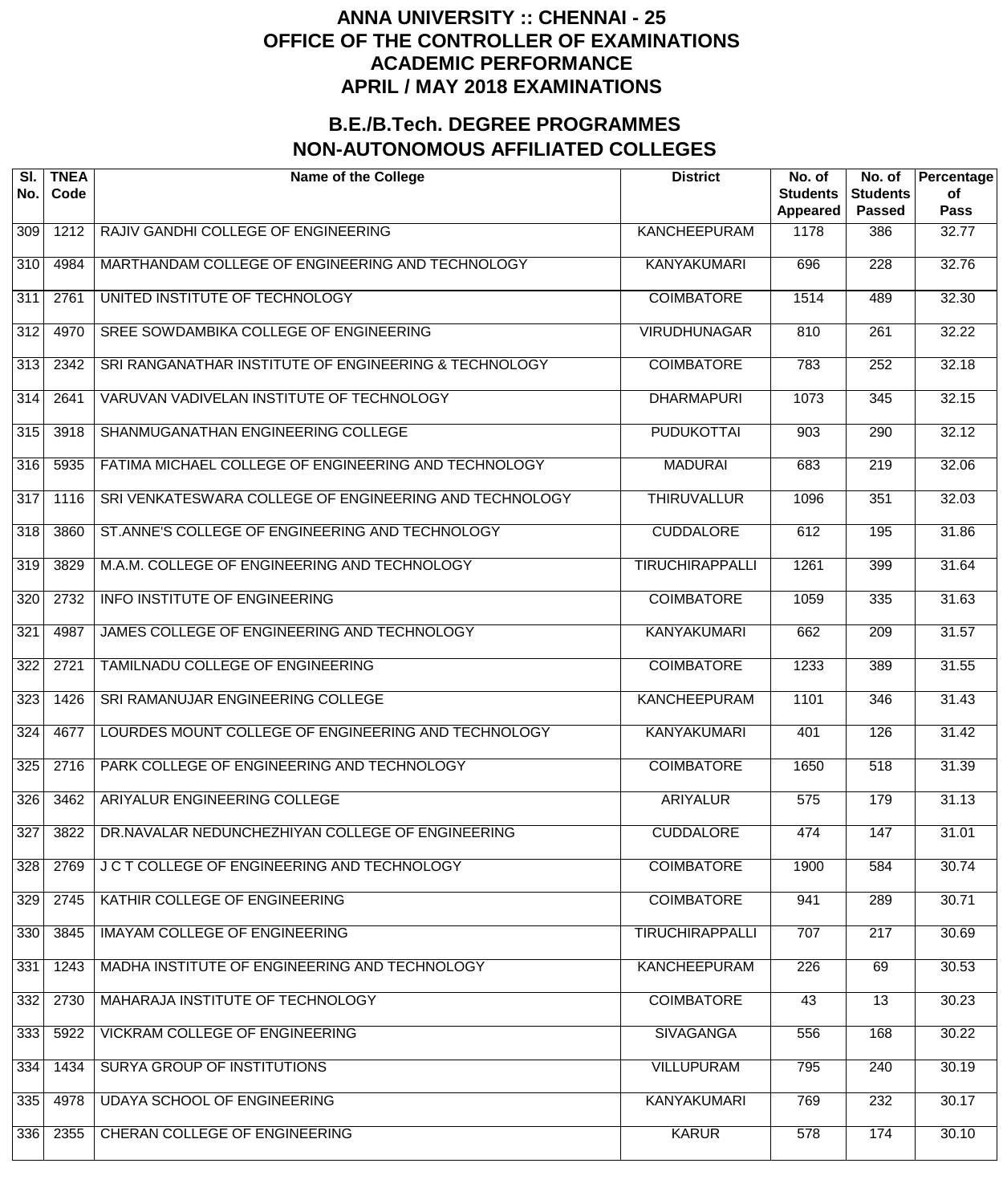| SI.<br>No. | <b>TNEA</b><br>Code | <b>Name of the College</b>                                 | <b>District</b>        | No. of<br><b>Students</b><br>Appeared | No. of<br><b>Students</b><br><b>Passed</b> | Percentage<br>of<br>Pass |
|------------|---------------------|------------------------------------------------------------|------------------------|---------------------------------------|--------------------------------------------|--------------------------|
| 337        | 1208                | KANCHI PALLAVAN ENGINEERING COLLEGE                        | <b>KANCHEEPURAM</b>    | 213                                   | 64                                         | 30.05                    |
| 338        | 5919                | ST.MICHAEL COLLEGE OF ENGINEERING & TECHNOLOGY             | <b>SIVAGANGA</b>       | 506                                   | 152                                        | 30.04                    |
| 339        | 2705                | CSI COLLEGE OF ENGINEERING                                 | THE NILGIRIS           | 1056                                  | $\overline{317}$                           | 30.02                    |
| 340        | 1441                | A K T MEMORIAL COLLEGE OF ENGINEERING AND TECHNOLOGY       | <b>VILLUPURAM</b>      | 1183                                  | 354                                        | 29.92                    |
| 341        | 5930                | SBM COLLEGE OF ENGINEERING AND TECHNOLOGY                  | <b>DINDIGUL</b>        | 2085                                  | 619                                        | 29.69                    |
| 342        | 1448                | SRI RAMANA MAHARISHI COLLEGE OF ENGINEERING                | <b>THIRUVANNAMALAI</b> | 54                                    | 16                                         | 29.63                    |
| 343        | 3786                | M.A.M. SCHOOL OF ENGINEERING                               | <b>TIRUCHIRAPPALLI</b> | 656                                   | 194                                        | 29.57                    |
| 344        | 3021                | UNIVERSITY COLLEGE OF ENGINEERING, PATTUKKOTTAI            | <b>THANJAVUR</b>       | 1008                                  | 297                                        | 29.46                    |
| 345        | 2627                | SELVAM COLLEGE OF TECHNOLOGY                               | NAMAKKAL               | 1476                                  | 433                                        | 29.34                    |
| 346        | 2772                | C M S COLLEGE OF ENGINEERING AND TECHNOLOGY                | <b>COIMBATORE</b>      | 678                                   | 198                                        | $\overline{29.20}$       |
| 347        | 2358                | SCAD INSTITUTE OF TECHNOLOGY                               | <b>TIRUPPUR</b>        | 487                                   | 142                                        | 29.16                    |
| 348        | 2628                | PAAVAI COLLEGE OF ENGINEERING                              | <b>NAMAKKAL</b>        | 1547                                  | 449                                        | 29.02                    |
| 349        | 2713                | M.P. NACHIMUTHU M. JAGANATHAN ENGINEERING COLLEGE          | <b>ERODE</b>           | 1584                                  | 457                                        | 28.85                    |
| 350        | 2753                | PPG INSTITUTE OF TECHNOLOGY                                | <b>COIMBATORE</b>      | 728                                   | $\overline{210}$                           | 28.85                    |
| 351        | 5912                | PANDIAN SARASWATHI YADAV ENGINEERING COLLEGE               | <b>SIVAGANGA</b>       | 815                                   | 233                                        | 28.59                    |
| 352        | 4989                | PSN ENGINEERING COLLEGE                                    | <b>THIRUNELVELI</b>    | 731                                   | 207                                        | 28.32                    |
| 353        | 1435                | BALAJI INSTITUTE OF ENGINEERING AND TECHNOLOGY             | <b>KANCHEEPURAM</b>    | 128                                   | $\overline{36}$                            | 28.13                    |
| 354        | 1333                | VI INSTITUTE OF TECHNOLOGY                                 | <b>KANCHEEPURAM</b>    | 528                                   | 148                                        | 28.03                    |
| 355        | 2652                | AL-AMEEN ENGINEERING COLLEGE                               | <b>ERODE</b>           | 1082                                  | 303                                        | 28.00                    |
| 356        | 4967                | S.VEERASAMY CHETTIAR COLLEGE OF ENGINEERING AND TECHNOLOGY | <b>THIRUNELVELI</b>    | 776                                   | 217                                        | 27.96                    |
| 357        | 3825                | ST.JOSEPH'S COLLEGE OF ENGINEERING AND TECHNOLOGY          | <b>THANJAVUR</b>       | 1149                                  | 321                                        | 27.94                    |
| 358        | 2606                | JAYAM COLLEGE OF ENGINEERING AND TECHNOLOGY                | <b>DHARMAPURI</b>      | 1114                                  | 310                                        | 27.83                    |
| 359        | 3456                | K.S.K. COLLEGE OF ENGINEERING AND TECHNOLOGY               | <b>THANJAVUR</b>       | 646                                   | 179                                        | 27.71                    |
| 360        | 1517                | THIRUMALAI ENGINEERING COLLEGE                             | <b>KANCHEEPURAM</b>    | 379                                   | 105                                        | 27.70                    |
| 361        | 2744                | ADITHYA INSTITUTE OF TECHNOLOGY                            | <b>COIMBATORE</b>      | 1055                                  | 291                                        | 27.58                    |
| 362        | 3403                | MAHALAKSHMI ENGINEERING COLLEGE                            | <b>TIRUCHIRAPPALLI</b> | 156                                   | 43                                         | 27.56                    |
| 363        | 2755                | NEHRU INSTITUTE OF TECHNOLOGY                              | <b>COIMBATORE</b>      | 873                                   | 240                                        | 27.49                    |
| 364        | 5703                | CHRISTIAN COLLEGE OF ENGINEERING AND TECHNOLOGY            | <b>DINDIGUL</b>        | 1091                                  | 299                                        | 27.41                    |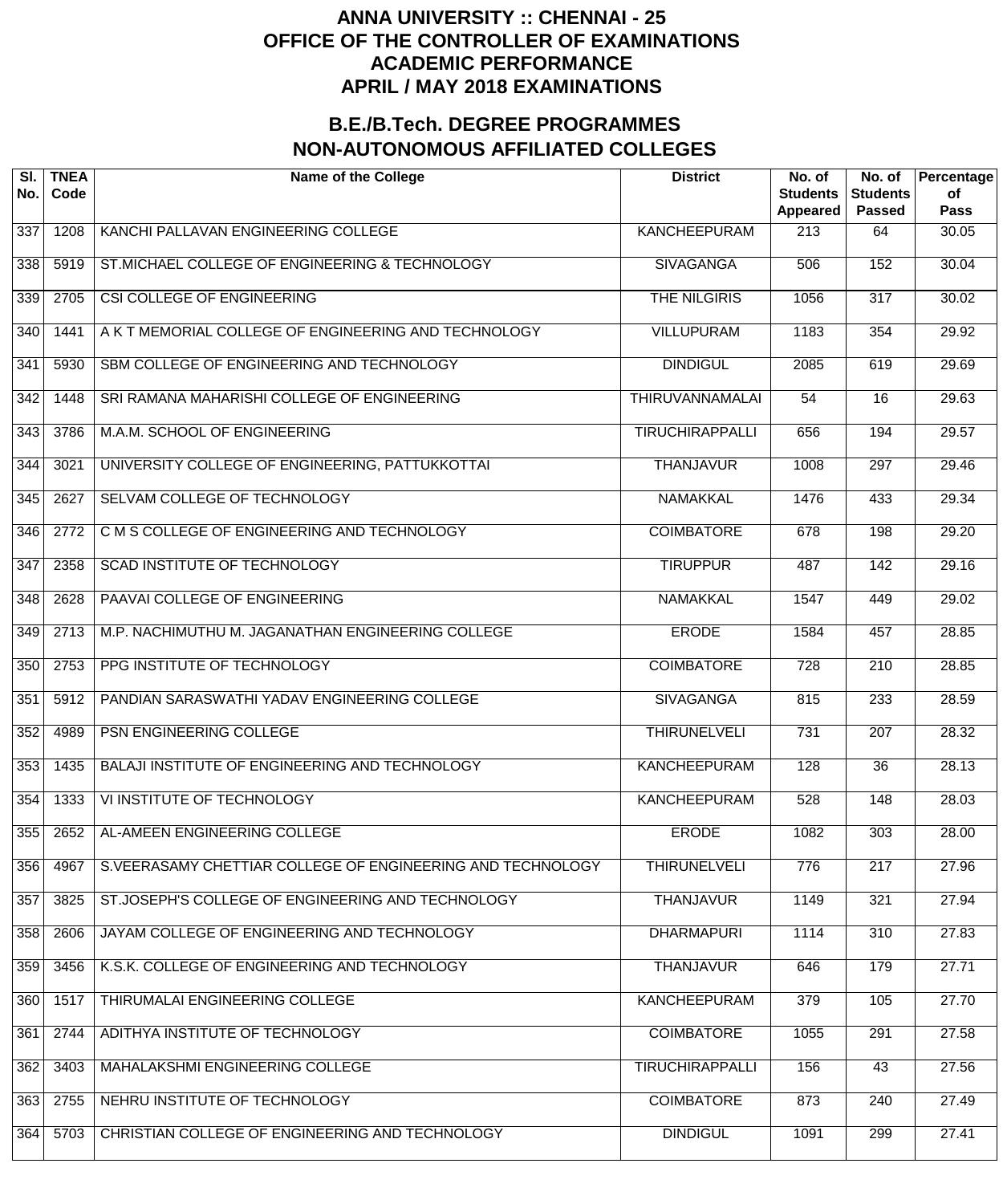| SI.<br>No.       | <b>TNEA</b><br>Code | <b>Name of the College</b>                             | <b>District</b>        | No. of<br><b>Students</b><br>Appeared | No. of<br><b>Students</b><br><b>Passed</b> | Percentage<br>of<br><b>Pass</b> |
|------------------|---------------------|--------------------------------------------------------|------------------------|---------------------------------------|--------------------------------------------|---------------------------------|
| 365              | 2647                | J.K.K. NATARAJA COLLEGE OF ENGINEERING AND TECHNOLOGY  | <b>NAMAKKAL</b>        | 883                                   | 239                                        | 27.07                           |
| 366              | 3926                | CHENDHURAN COLLEGE OF ENGINEERING AND TECHNOLOGY       | <b>PUDUKOTTAI</b>      | 785                                   | $\overline{212}$                           | 27.01                           |
| 367              | 2768                | PARK COLLEGE OF TECHNOLOGY                             | <b>COIMBATORE</b>      | 549                                   | 147                                        | 26.78                           |
| 368              | 3821                | A.R.J. COLLEGE OF ENGINEERING AND TECHNOLOGY           | <b>THIRUVARUR</b>      | 419                                   | $\overline{112}$                           | 26.73                           |
| 369              | 2655                | V K S COLLEGE OF ENGINEERING AND TECHNOLOGY            | <b>KARUR</b>           | $\overline{274}$                      | $\overline{73}$                            | 26.64                           |
| $\overline{370}$ | 2623                | MAHENDRA COLLEGE OF ENGINEERING                        | <b>SALEM</b>           | 1650                                  | 438                                        | 26.55                           |
| $\overline{371}$ | 4929                | M.E.T. ENGINEERING COLLEGE                             | <b>KANYAKUMARI</b>     | 609                                   | 161                                        | 26.44                           |
| $\overline{372}$ | 2673                | SREE SAKTHI ENGINEERING COLLEGE                        | <b>COIMBATORE</b>      | 1065                                  | 280                                        | 26.29                           |
| $\overline{373}$ | 2362                | HOSUR INSTITUTE OF TECHNOLOGY AND SCIENCE              | <b>KRISHNAGIRI</b>     | $\overline{223}$                      | $\overline{58}$                            | 26.01                           |
| $\overline{374}$ | 5990                | LATHA MATHAVAN ENGINEERING COLLEGE                     | <b>MADURAI</b>         | 706                                   | 183                                        | 25.92                           |
| $\overline{375}$ | 1417                | SHRI ANDAL ALAGAR COLLEGE OF ENGINEERING               | <b>KANCHEEPURAM</b>    | 683                                   | 177                                        | 25.92                           |
| $\overline{376}$ | 2659                | SALEM COLLEGE OF ENGINEERING AND TECHNOLOGY            | <b>SALEM</b>           | 869                                   | $\overline{225}$                           | 25.89                           |
| $\overline{377}$ | 2624                | <b>GNANAMANI COLLEGE OF TECHNOLOGY</b>                 | <b>NAMAKKAL</b>        | 2499                                  | 646                                        | 25.85                           |
| $\overline{378}$ | 2631                | KING COLLEGE OF TECHNOLOGY                             | <b>NAMAKKAL</b>        | 840                                   | $\overline{217}$                           | 25.83                           |
| 379              | 2614                | S.S.M. COLLEGE OF ENGINEERING                          | <b>NAMAKKAL</b>        | 1232                                  | $\overline{318}$                           | 25.81                           |
| 380              | 1506                | <b>G.G.R. COLLEGE OF ENGINEERING</b>                   | <b>VELLORE</b>         | 175                                   | 45                                         | 25.71                           |
| 381              | 5902                | BHARATH NIKETAN ENGINEERING COLLEGE                    | <b>THENI</b>           | 950                                   | $\overline{242}$                           | 25.47                           |
| 382              | 5502                | SRI RAAJA RAAJAN COLLEGE OF ENGINEERING AND TECHNOLOGY | <b>SIVAGANGA</b>       | 900                                   | 228                                        | 25.33                           |
| 383              | 1133                | ANNAI VEILANKANNI'S COLLEGE OF ENGINEERING             | <b>KANCHEEPURAM</b>    | 399                                   | 101                                        | 25.31                           |
| 384              | 2347                | A V S COLLEGE OF TECHNOLOGY                            | <b>SALEM</b>           | 1180                                  | 297                                        | 25.17                           |
| 385              | 2682                | AMBAL PROFESSIONAL GROUP OF INSTITUTIONS               | <b>TIRUPPUR</b>        | 745                                   | 187                                        | 25.10                           |
| 386              | 4952                | <b>C.S.I. INSTITUTE OF TECHNOLOGY</b>                  | <b>KANYAKUMARI</b>     | 774                                   | 194                                        | 25.06                           |
| 387              | 1444                | CHENDU COLLEGE OF ENGINEERING AND TECHNOLOGY           | <b>KANCHEEPURAM</b>    | 427                                   | 106                                        | 24.82                           |
| 388              | 1150                | SRI JAYARAM INSTITUTE OF ENGINEERING AND TECHNOLOGY    | <b>THIRUVALLUR</b>     | 250                                   | 62                                         | 24.80                           |
| 389              | 2648                | ANNAPOORANA ENGINEERING COLLEGE                        | <b>SALEM</b>           | 513                                   | 127                                        | 24.76                           |
| 390              | 1232                | ARM COLLEGE OF ENGINEERING AND TECHNOLOGY              | <b>KANCHEEPURAM</b>    | 919                                   | $\overline{225}$                           | 24.48                           |
| 391              | 2314                | MUTHAYAMMAL COLLEGE OF ENGINEERING                     | <b>NAMAKKAL</b>        | 937                                   | 229                                        | 24.44                           |
| 392              | 1439                | S.R.I COLLEGE OF ENGINEERING AND TECHNOLOGY            | <b>THIRUVANNAMALAI</b> | 273                                   | 66                                         | 24.18                           |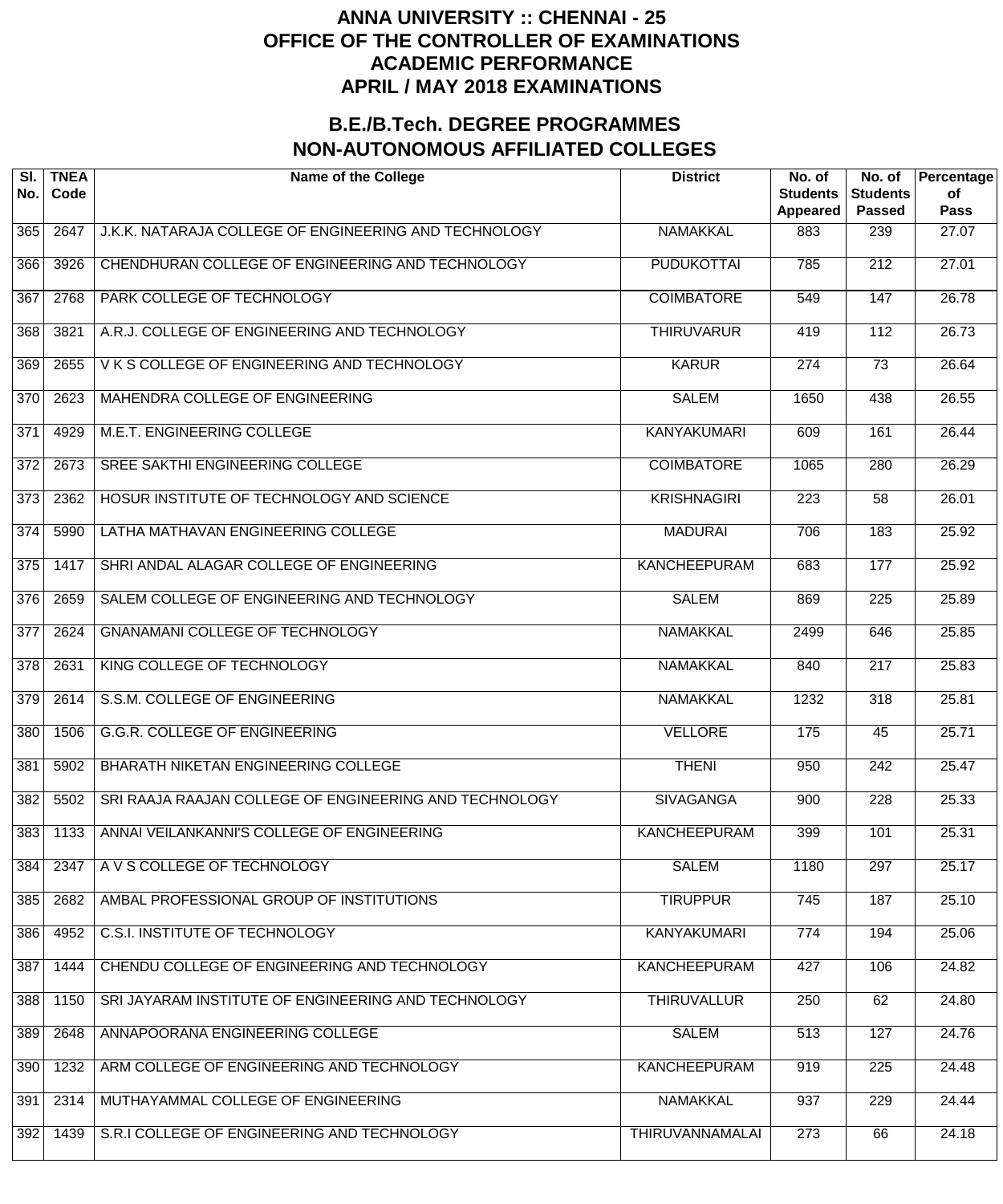| SI.<br>No.      | <b>TNEA</b><br>Code | <b>Name of the College</b>                                                     | <b>District</b>        | No. of<br><b>Students</b><br>Appeared | No. of<br><b>Students</b><br><b>Passed</b> | Percentage<br>of<br>Pass |
|-----------------|---------------------|--------------------------------------------------------------------------------|------------------------|---------------------------------------|--------------------------------------------|--------------------------|
| 393             | 1513                | SRI BALAJI CHOCKALINGAM ENGINEERING COLLEGE                                    | THIRUVANNAMALAI        | 715                                   | 172                                        | 24.06                    |
| 394             | 1121                | SRI VENKATESWARA INSTITUTE OF SCIENCE AND TECHNOLOGY                           | <b>THIRUVALLUR</b>     | 320                                   | $\overline{77}$                            | $\overline{24.06}$       |
| 395             | 3855                | AS-SALAM COLLEGE OF ENGINEERING AND TECHNOLOGY                                 | <b>THANJAVUR</b>       | 388                                   | $\overline{92}$                            | $\overline{23.71}$       |
| 396             | 3809                | KURINJI COLLEGE OF ENGINEERING AND TECHNOLOGY                                  | <b>TIRUCHIRAPPALLI</b> | 306                                   | $\overline{72}$                            | 23.53                    |
| 397             | 4950                | TAMIZHAN COLLEGE OF ENGINEERING AND TECHNOLOGY                                 | <b>KANYAKUMARI</b>     | 204                                   | 48                                         | 23.53                    |
| 398             | 1423                | ASAN MEMORIAL COLLEGE OF ENGINEERING AND TECHNOLOGY                            | <b>KANCHEEPURAM</b>    | 268                                   | 63                                         | 23.51                    |
| 399             | 2338                | ASIAN COLLEGE OF ENGINEERING AND TECHNOLOGY                                    | <b>COIMBATORE</b>      | 447                                   | 105                                        | 23.49                    |
| 40 <sub>0</sub> | 4983                | LORD JEGANNATH COLLEGE OF ENGINEERING AND TECHNOLOGY                           | <b>KANYAKUMARI</b>     | 402                                   | 94                                         | 23.38                    |
| 401             | 3466                | NELLIANDAVAR INSTITUTE OF TECHNOLOGY                                           | <b>ARIYALUR</b>        | 518                                   | 121                                        | 23.36                    |
| 402             | 4998                | MAHAKAVI BHARATHIYAR COLLEGE OF ENGINEERING AND TECHNOLOGY                     | <b>THIRUNELVELI</b>    | 172                                   | 40                                         | 23.26                    |
| 403             | 2649                | KARUR COLLEGE OF ENGINEERING                                                   | <b>KARUR</b>           | 267                                   | 62                                         | 23.22                    |
| 404             | 2633                | VIDYAA VIKAS COLLEGE OF ENGINEERING AND TECHNOLOGY                             | <b>NAMAKKAL</b>        | 836                                   | 192                                        | 22.97                    |
| 405             | 1226                | P.T. LEE CHENGALVARAYA NAICKER COLLEGE OF ENGINEERING AND<br><b>TECHNOLOGY</b> | <b>KANCHEEPURAM</b>    | 402                                   | 92                                         | 22.89                    |
| 406             | 2758                | J K K MUNIRAJAH COLLEGE OF TECHNOLOGY                                          | <b>ERODE</b>           | 522                                   | 119                                        | 22.80                    |
| 407             | 4927                | MARIA COLLEGE OF ENGINEERING AND TECHNOLOGY                                    | <b>KANYAKUMARI</b>     | 1059                                  | $\overline{241}$                           | 22.76                    |
| 408             | 1518                | THIRUVALLUVAR COLLEGE OF ENGINEERING AND TECHNOLOGY                            | <b>THIRUVANNAMALAI</b> | 1321                                  | 298                                        | 22.56                    |
| 409             | 1323                | A.C.T. COLLEGE OF ENGINEERING AND TECHNOLOGY                                   | <b>KANCHEEPURAM</b>    | $\overline{245}$                      | $\overline{55}$                            | 22.45                    |
| 410             | 2634                | <b>EXCEL ENGINEERING COLLEGE</b>                                               | <b>NAMAKKAL</b>        | 2230                                  | 495                                        | 22.20                    |
| 411             | 1524                | ANNAMALAIAR COLLEGE OF ENGINEERING                                             | <b>THIRUVANNAMALAI</b> | 293                                   | 65                                         | 22.18                    |
| 412             | 2340                | SRI VENKATESWARA INSTITUTE OF ENGINEERING                                      | <b>KRISHNAGIRI</b>     | 203                                   | 45                                         | 22.17                    |
| 413             | 3859                | SEMBODAI RUKMANI VARATHARAJAN ENGINEERING COLLEGE                              | <b>NAGAPATTINAM</b>    | 359                                   | $\overline{78}$                            | 21.73                    |
| 414             | 2748                | SURYA ENGINEERING COLLEGE                                                      | <b>ERODE</b>           | 623                                   | 135                                        | 21.67                    |
| 415             | 5914                | SOLAMALAI COLLEGE OF ENGINEERING                                               | <b>MADURAI</b>         | 296                                   | 64                                         | 21.62                    |
| 416             | 2604                | A.S.L. PAULS COLLEGE OF ENGINEERING AND TECHNOLOGY                             | <b>COIMBATORE</b>      | 125                                   | $\overline{27}$                            | 21.60                    |
| 417             | 1511                | RANIPPETTAI ENGINEERING COLLEGE                                                | <b>VELLORE</b>         | 348                                   | $\overline{75}$                            | 21.55                    |
| 418             | 2646                | TAGORE INSTITUTE OF ENGINEERING AND TECHNOLOGY                                 | <b>SALEM</b>           | 814                                   | 174                                        | 21.38                    |
| 419             | 2770                | STUDYWORLD COLLEGE OF ENGINEERING                                              | <b>COIMBATORE</b>      | 295                                   | 63                                         | 21.36                    |
| 420             | 3846                | MOTHER TERASA COLLEGE OF ENGINEERING AND TECHNOLOGY                            | <b>PUDUKOTTAI</b>      | 784                                   | 167                                        | 21.30                    |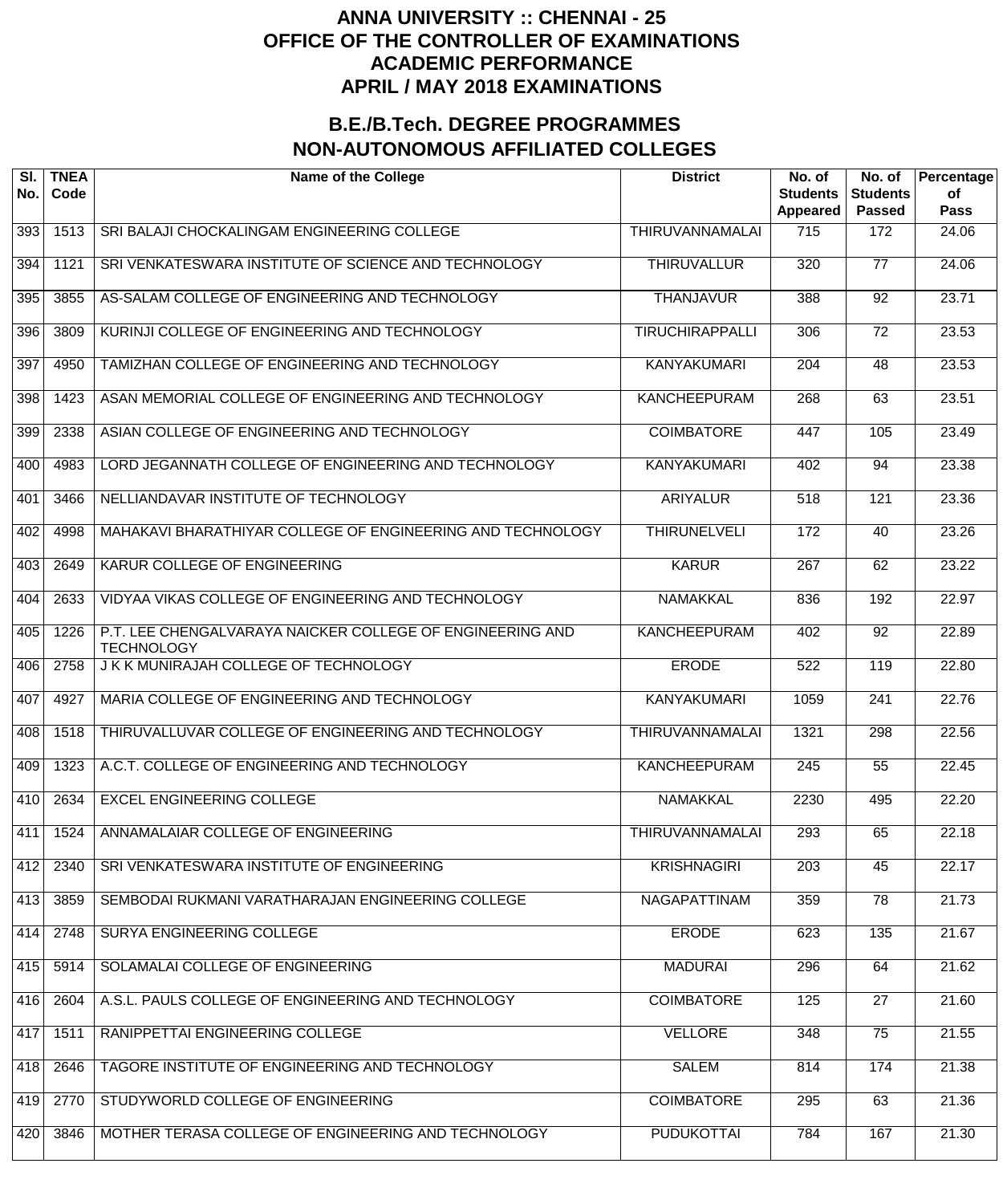| SI.<br>No. | <b>TNEA</b><br>Code | <b>Name of the College</b>                                 | <b>District</b>        | No. of<br><b>Students</b><br>Appeared | $\overline{N}$ o. of<br><b>Students</b><br><b>Passed</b> | Percentage<br>of<br><b>Pass</b> |
|------------|---------------------|------------------------------------------------------------|------------------------|---------------------------------------|----------------------------------------------------------|---------------------------------|
| 421        | 5720                | SRI SUBRAMANYA COLLEGE OF ENGINEERING AND TECHNOLOGY       | <b>DINDIGUL</b>        | 743                                   | 158                                                      | 21.27                           |
| 422        | 1430                | MAHA BARATHI ENGINEERING COLLEGE                           | <b>VILLUPURAM</b>      | 1620                                  | 344                                                      | 21.23                           |
| 423        | 4972                | SUN COLLEGE OF ENGINEERING AND TECHNOLOGY                  | <b>KANYAKUMARI</b>     | 519                                   | 110                                                      | 21.19                           |
| 424        | 5536                | MANGAYARKARASI COLLEGE OF ENGINEERING                      | <b>MADURAI</b>         | 652                                   | 137                                                      | 21.01                           |
| 425        | 2749                | EASA COLLEGE OF ENGINEERING AND TECHNOLOGY                 | <b>COIMBATORE</b>      | 687                                   | 144                                                      | 20.96                           |
| 426        | 1437                | RRASE COLLEGE OF ENGINEERING                               | <b>KANCHEEPURAM</b>    | 694                                   | 145                                                      | 20.89                           |
| 427        | 2612                | P G P COLLEGE OF ENGINEERING AND TECHNOLOGY                | <b>NAMAKKAL</b>        | 407                                   | 85                                                       | 20.88                           |
| 428        | 2638                | MAHENDRA ENGINEERING COLLEGE FOR WOMEN                     | <b>NAMAKKAL</b>        | 857                                   | $\overline{178}$                                         | 20.77                           |
| 429        | 3923                | MNSK COLLEGE OF ENGINEERING                                | <b>PUDUKOTTAI</b>      | 117                                   | $\overline{24}$                                          | 20.51                           |
| 430        | 1141                | RVS PADHMAVATHY COLLEGE OF ENGINEERING AND TECHNOLOGY      | <b>THIRUVALLUR</b>     | 1393                                  | 281                                                      | 20.17                           |
| 431        | 3460                | SUREYA COLLEGE OF ENGINEERING                              | <b>TIRUCHIRAPPALLI</b> | $\overline{271}$                      | $\overline{54}$                                          | 19.93                           |
| 432        | 2658                | <b>VSA GROUP OF INSTITUTIONS</b>                           | <b>SALEM</b>           | 643                                   | $\overline{128}$                                         | 19.91                           |
| 433        | 3766                | STAR LION COLLEGE OF ENGINEERING AND TECHNOLOGY            | <b>THANJAVUR</b>       | 524                                   | 104                                                      | 19.85                           |
| 434        | 2346                | SHREE SATHYAM COLLEGE OF ENGINEERING AND TECHNOLOGY        | <b>SALEM</b>           | 247                                   | 49                                                       | 19.84                           |
| 435        | 3463                | ELIZABETH COLLEGE OF ENGINEERING AND TECHNOLOGY            | <b>PERAMBALUR</b>      | 61                                    | $\overline{12}$                                          | 19.67                           |
| 436        | 5915                | SACS M.A.V.M.M ENGINEERING COLLEGE                         | <b>MADURAI</b>         | 1038                                  | $\overline{203}$                                         | 19.56                           |
| 437        | 3820                | <b>TRICHY ENGINEERING COLLEGE</b>                          | <b>TIRUCHIRAPPALLI</b> | 1060                                  | $\overline{207}$                                         | 19.53                           |
| 438        | 3848                | <b>VANDAYAR ENGINEERING COLLEGE</b>                        | <b>THANJAVUR</b>       | 353                                   | 68                                                       | 19.26                           |
| 439        | 5911                | P.T.R.COLLEGE OF ENGINEERING AND TECHNOLOGY                | <b>MADURAI</b>         | 252                                   | $\overline{48}$                                          | 19.05                           |
| 440        | 4999                | ANNAI VAILANKANNI COLLEGE OF ENGINEERING                   | <b>KANYAKUMARI</b>     | 423                                   | 80                                                       | 18.91                           |
| 441        | 1157                | SHRI SITHESWARAR ENGINEERING COLLEGE                       | <b>VELLORE</b>         | 66                                    | $\overline{12}$                                          | 18.18                           |
| 442        | 3461                | HAJI SHEIK ISMAIL ENGINEERING COLLEGE                      | <b>NAGAPATTINAM</b>    | 556                                   | 101                                                      | 18.17                           |
| 443        | 4977                | NARAYANAGURU COLLEGE OF ENGINEERING                        | <b>KANYAKUMARI</b>     | 412                                   | $\overline{74}$                                          | 17.96                           |
| 444        | 3856                | PAVENDAR BHARATHIDASAN INSTITUTE OF INFORMATION TECHNOLOGY | <b>TIRUCHIRAPPALLI</b> | 40                                    | $\overline{7}$                                           | 17.50                           |
| 445        | 5909                | ODAIYAPPA COLLEGE OF ENGINEERING AND TECHNOLOGY            | <b>THENI</b>           | 71                                    | $\overline{12}$                                          | 16.90                           |
| 446        | 2337                | VIDHYA MANDHIR INSTITUTE OF TECHNOLOGY                     | <b>ERODE</b>           | 362                                   | 61                                                       | 16.85                           |
| 447        | 2657                | PAVAI COLLEGE OF TECHNOLOGY                                | <b>NAMAKKAL</b>        | 854                                   | 142                                                      | 16.63                           |
| 448        | 1438                | SREE KRISHNA COLLEGE OF ENGINEERING                        | <b>VELLORE</b>         | 337                                   | 55                                                       | 16.32                           |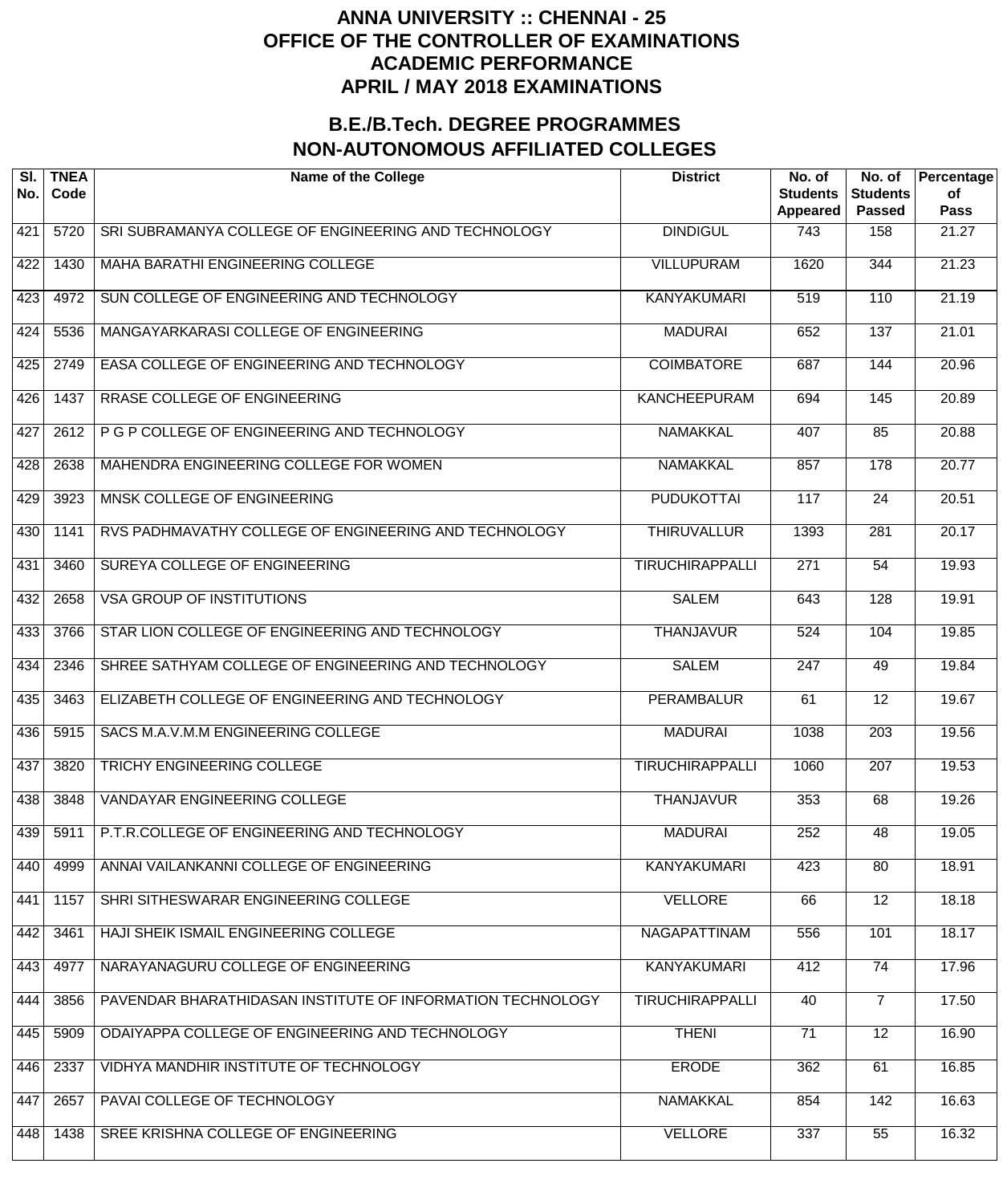| SI.<br>No. | <b>TNEA</b><br>Code | <b>Name of the College</b>                               | <b>District</b>     | No. of<br><b>Students</b><br>Appeared | No. of<br><b>Students</b><br><b>Passed</b> | Percentage<br>of<br><b>Pass</b> |
|------------|---------------------|----------------------------------------------------------|---------------------|---------------------------------------|--------------------------------------------|---------------------------------|
| 449        | 1201                | ARIGNAR ANNA INSTITUTE OF SCIENCE AND TECHNOLOGY         | <b>KANCHEEPURAM</b> | 928                                   | 151                                        | 16.27                           |
| 450        | 1449                | SARASWATHY COLLEGE OF ENGINEERING AND TECHNOLOGY         | <b>VILLUPURAM</b>   | 193                                   | $\overline{31}$                            | 16.06                           |
| 451        | 2329                | RATHINAM TECHNICAL CAMPUS                                | <b>COIMBATORE</b>   | 992                                   | 159                                        | 16.03                           |
| 452        | 4937                | A.R. COLLEGE OF ENGINEERING AND TECHNOLOGY               | <b>THIRUNELVELI</b> | $\overline{263}$                      | $\overline{42}$                            | 15.97                           |
| 453        | 4943                | SATYAM COLLEGE OF ENGINEERING AND TECHNOLOGY             | <b>KANYAKUMARI</b>  | 812                                   | 126                                        | 15.52                           |
| 454        | 3857                | MEENAKSHI RAMASWAMY ENGINEERING COLLEGE                  | <b>ARIYALUR</b>     | 896                                   | 139                                        | 15.51                           |
| 455        | 1433                | SRI ARAVINDAR ENGINEERING COLLEGE                        | <b>VILLUPURAM</b>   | 131                                   | $\overline{20}$                            | 15.27                           |
| 456        | 2663                | SR S COLLEGE OF ENGINEERING AND TECHNOLOGY               | <b>SALEM</b>        | 168                                   | $\overline{25}$                            | 14.88                           |
| 457        | 2602                | ANNAI MATHAMMAL SHEELA ENGINEERING COLLEGE               | <b>NAMAKKAL</b>     | 829                                   | 123                                        | 14.84                           |
| 458        | 2360                | SUGUNA COLLEGE OF ENGINEERING                            | <b>COIMBATORE</b>   | $\overline{284}$                      | $\overline{42}$                            | 14.79                           |
| 459        | 1515                | SARASWATHI VELU COLLEGE OF ENGINEERING                   | <b>VELLORE</b>      | 106                                   | $\overline{15}$                            | 14.15                           |
| 460        | 2743                | DHANALAKSHMI SRINIVASAN COLLEGE OF ENGINEERING           | <b>COIMBATORE</b>   | 1587                                  | $\overline{220}$                           | 13.86                           |
| 461        | 5842                | MADURAI INSTITUTE OF ENGINEERING AND TECHNOLOGY          | <b>SIVAGANGA</b>    | 206                                   | $\overline{28}$                            | 13.59                           |
| 462        | 2737                | RANGANATHAN ENGINEERING COLLEGE                          | <b>COIMBATORE</b>   | 266                                   | $\overline{36}$                            | 13.53                           |
| 463        | 2754                | SRI RAMANATHAN ENGINEERING COLLEGE                       | <b>TIRUPPUR</b>     | 127                                   | $\overline{17}$                            | 13.39                           |
| 464        | 2771                | DR.NALLINI INSTITUTE OF ENGINEERING AND TECHNOLOGY       | <b>TIRUPPUR</b>     | 64                                    | $\overline{8}$                             | 12.50                           |
| 465        | 1136                | VEDHANTHA INSTITUTE OF TECHNOLOGY                        | <b>VILLUPURAM</b>   | 233                                   | $\overline{27}$                            | 11.59                           |
| 466        | 1445                | SRI RANGAPOOPATHI COLLEGE OF ENGINEERING                 | <b>VILLUPURAM</b>   | 326                                   | $\overline{37}$                            | 11.35                           |
| 467        | 4985                | K N S K COLLEGE OF ENGINEERING                           | <b>KANYAKUMARI</b>  | 281                                   | $\overline{31}$                            | 11.03                           |
| 468        | 3854                | MAHATH AMMA INSTITUTE OF ENGINEERING AND TECHNOLOGY      | <b>PUDUKOTTAI</b>   | 484                                   | $\overline{53}$                            | 10.95                           |
| 469        | 2665                | MAHENDRA INSTITUTE OF ENGINEERING AND TECHNOLOGY         | <b>NAMAKKAL</b>     | 1243                                  | 134                                        | 10.78                           |
| 470        | 1526                | SRI KRISHNA COLLEGE OF ENGINEERING                       | <b>VELLORE</b>      | 560                                   | $\overline{57}$                            | 10.18                           |
| 471        | 2632                | MAHENDRA INSTITUTE OF TECHNOLOGY                         | <b>NAMAKKAL</b>     | 1975                                  | $\overline{200}$                           | 10.13                           |
| 472        | 3849                | ANNAI COLLEGE OF ENGINEERING AND TECHNOLOGY              | <b>THANJAVUR</b>    | 1486                                  | 148                                        | 09.96                           |
| 473        | 2767                | SRG ENGINEERING COLLEGE                                  | <b>NAMAKKAL</b>     | 605                                   | 58                                         | 09.59                           |
| 474        | 5924                | GANAPATHY CHETTIAR COLLEGE OF ENGINEERING AND TECHNOLOGY | RAMANATHAPURAM      | 386                                   | $\overline{37}$                            | 09.59                           |
| 475        | 1402                | ANNAI TERESA COLLEGE OF ENGINEERING                      | <b>VILLUPURAM</b>   | 1193                                  | 103                                        | 08.63                           |
| 476        | 2341                | <b>GANESH COLLEGE OF ENGINEERING</b>                     | <b>SALEM</b>        | 761                                   | 64                                         | 08.41                           |